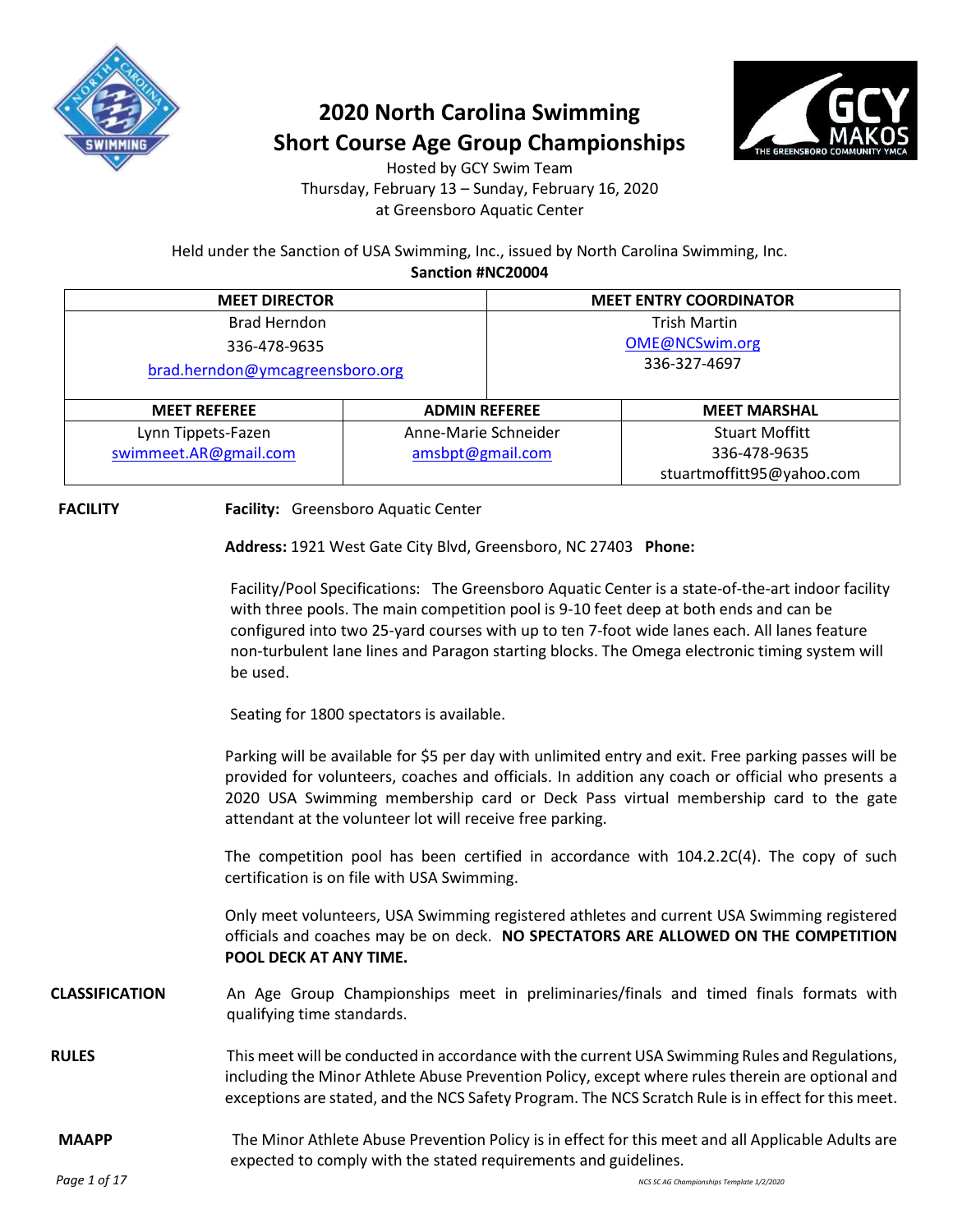| TECHNICAL SUIT BAN | Per NCS Rule 210.2, 12 & Under athletes may not compete in Technical Suits at this meet. |
|--------------------|------------------------------------------------------------------------------------------|
| FOR 12&Us          |                                                                                          |

A Technical Suit is one that has the following components:

- Any male or female suit with bonded or taped seams regardless of fabric or silhouette; or
- Any male or female suit with woven fabric extending to the knee or mid-thigh regardless of the seam type.
- **REGISTRATION** All swimmers must be properly registered with USA Swimming/NCS by entry deadline. Entries listed as "Registration Applied For" will not be accepted. There will be no on deck registration available at this meet.
- **ELIGIBILITY** This meet is open to eligible USA Swimming athlete members registered with NC Swimming. Swimmers must have achieved the current NCS Short Course Age Group Championships qualifying standard to enter an event. Swimmers must be 14 years of age or younger on the first day of the meet.

Swimmers qualifying in the 1000Y Freestyle also qualify for a bonus swim in the 1650Y Freestyle and vice versa. 13-14 swimmers qualifying in the 200Y IM qualify for the 100Y IM.

**SAFE SPORT** The NCS Safety Program is in effect for this meet. Coaches are advised to closely supervise their swimmers at all times. Swimmers may be dropped off only in designated safe areas. Swimmers are not permitted in work out rooms, storage rooms, meeting rooms, or control rooms. No glass containers or bottles are allowed inside the facility at any time. Anyone failing to comply with a safety request may forfeit his or her privilege to participate. We strongly recommend each team assign a marshal to monitor warm-up sessions and locker rooms in addition to host team marshal.

> Use of audio or visual recording devices, including a cell phone, is not permitted in changing areas, rest rooms, locker rooms, or behind the starting blocks. Flash photography of any kind is prohibited at the start of a race.

Deck changes are prohibited.

Any swimmer entered in the meet who is unaccompanied by a USA Swimming member coach must be certified by a USA Swimming member coach as being proficient in performing a racing start or must start each race from within the water. It is the responsibility of the swimmer or the swimmer's legal guardian to ensure compliance with this requirement. It is also the responsibility of the swimmer or the swimmer's guardian to request assignment from the Meet Director to a USA Swimming member coach attending the meet if a coach from the swimmer's team is unable to attend.

Unless approved in writing in advance of the competition by the Program and Events Committee Chair or designee, operation of a drone, or any other flying apparatus, is prohibited over the venue (pools, spectator areas, and open ceiling locker rooms) any time athletes, coaches, officials, and/or spectators are present.

Only swimmers, properly certified officials and coaches, and meet volunteers will be allowed on deck. No spectators will be allowed on deck at any time.

| SCHEDULE | <b>Session</b> | Dav      | Warm-ups Start NOT BEFORE | <b>Meet Starts NOT BEFORE</b> | <b>Age Groups</b> |
|----------|----------------|----------|---------------------------|-------------------------------|-------------------|
|          |                | Thursdav | $4:00-4:50$ PM            | 5:00 PM                       | 13-14, 11-12      |
|          |                | Fridav   | 7:00-8:20 AM              | 8:30 AM                       | $13 - 14$         |
|          |                | Friday*  | 12:00-12:50 PM            | $1:00$ PM                     | $11 - 12$         |
|          |                | Friday*  | 4:30-5:20 PM              | 5:30 PM                       | 13-14, 11-12      |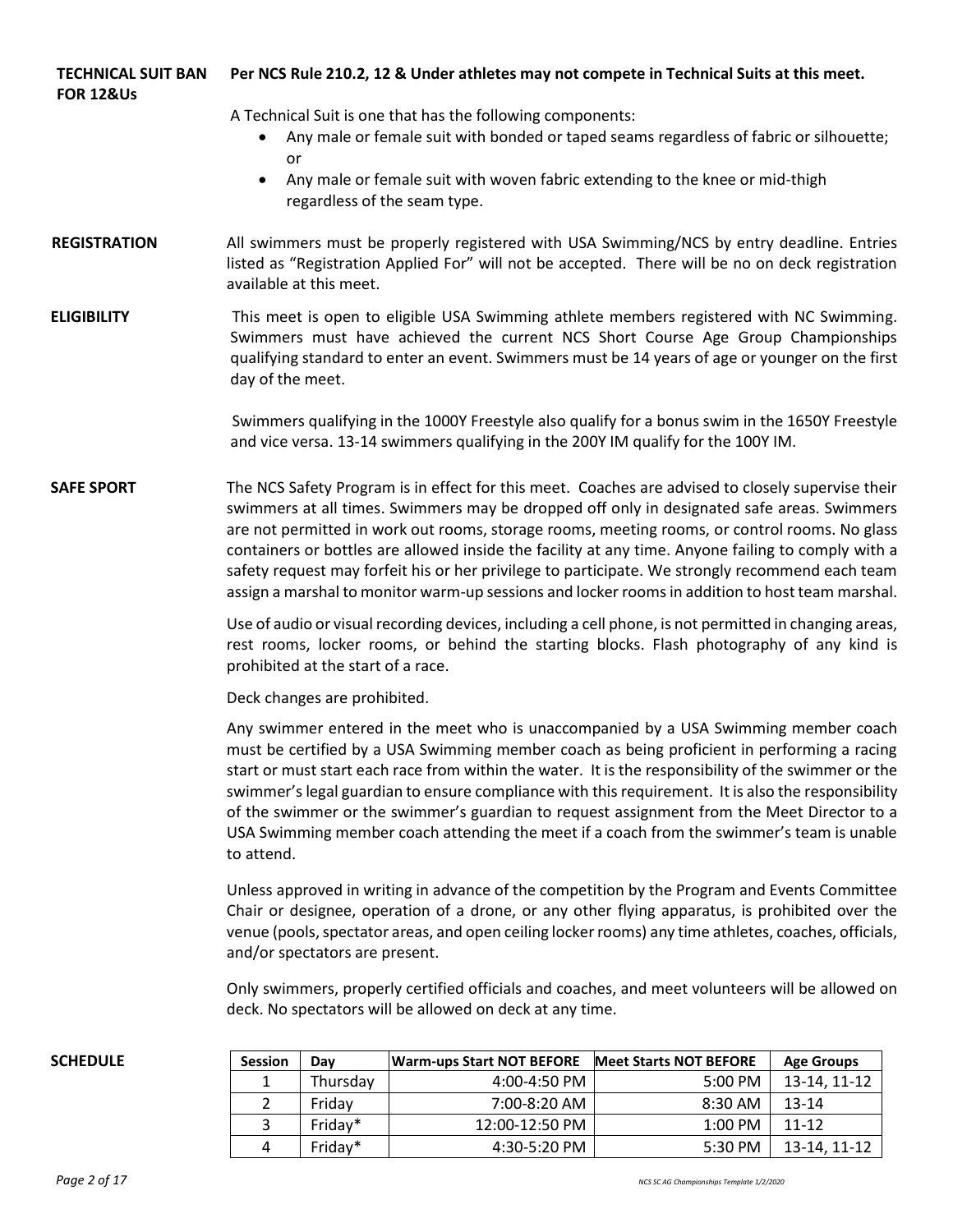| 5              | Saturday  | 7:00-8:20 AM   | 8:30 AM | 13-14        |
|----------------|-----------|----------------|---------|--------------|
| 6              | Saturday* | 12:00-12:50 PM | 1:00 PM | $11 - 12$    |
| $\overline{7}$ | Saturday* | 12:00-12:50 PM | 1:00 PM | 10&Under     |
| 8              | Saturday* | 4:30-5:20 PM   | 5:30 PM | 13-14, 11-12 |
| 9              | Sunday    | 7:00-8:20 AM   | 8:30 AM | 13-14        |
| 10             | Sunday*   | 12:00-12:50 PM | 1:00 PM | $11 - 12$    |
| 11             | Sunday*   | 12:00-12:50 PM | 1:00 PM | 10&Under     |
| 12             | Sunday*   | 4:30-5:20 PM   | 5:30 PM | 13-14, 11-12 |

*\*Afternoon and finals session start times may change after entries are processed.* 

| <b>DEADLINES AND</b>                                     | Day                                                                                                                                                                                                                                                                                                                                                                                                                                                                                                                                                               | Time                                                                                                                                                                                                                                                                                                                                               | For                                                                                                                                                                                       |  |  |  |  |  |
|----------------------------------------------------------|-------------------------------------------------------------------------------------------------------------------------------------------------------------------------------------------------------------------------------------------------------------------------------------------------------------------------------------------------------------------------------------------------------------------------------------------------------------------------------------------------------------------------------------------------------------------|----------------------------------------------------------------------------------------------------------------------------------------------------------------------------------------------------------------------------------------------------------------------------------------------------------------------------------------------------|-------------------------------------------------------------------------------------------------------------------------------------------------------------------------------------------|--|--|--|--|--|
| <b>MEETINGS</b><br><b>SUMMARY</b>                        | No later than Monday 4 weeks<br>prior to the meet                                                                                                                                                                                                                                                                                                                                                                                                                                                                                                                 | 12 Noon                                                                                                                                                                                                                                                                                                                                            | <b>OME Entries Open</b>                                                                                                                                                                   |  |  |  |  |  |
|                                                          | Monday of meet week                                                                                                                                                                                                                                                                                                                                                                                                                                                                                                                                               | 6:00 PM                                                                                                                                                                                                                                                                                                                                            | OME ENTRY DEADLINE                                                                                                                                                                        |  |  |  |  |  |
|                                                          | Tuesday of meet week                                                                                                                                                                                                                                                                                                                                                                                                                                                                                                                                              | 6:00 PM                                                                                                                                                                                                                                                                                                                                            | <b>Deadline for Corrections</b>                                                                                                                                                           |  |  |  |  |  |
|                                                          | Thursday of meet week                                                                                                                                                                                                                                                                                                                                                                                                                                                                                                                                             | 4:00 PM                                                                                                                                                                                                                                                                                                                                            | Deadline for Proof of Times                                                                                                                                                               |  |  |  |  |  |
|                                                          | Thursday of meet week                                                                                                                                                                                                                                                                                                                                                                                                                                                                                                                                             | 3:30 PM                                                                                                                                                                                                                                                                                                                                            | <b>General Meeting</b>                                                                                                                                                                    |  |  |  |  |  |
|                                                          | Each Day                                                                                                                                                                                                                                                                                                                                                                                                                                                                                                                                                          | 1 Hour Before Session                                                                                                                                                                                                                                                                                                                              | <b>Officials Meeting</b>                                                                                                                                                                  |  |  |  |  |  |
| <b>QUALIFYING</b><br><b>PERIOD</b>                       | PM the Sunday night before the Monday meet entry deadline.                                                                                                                                                                                                                                                                                                                                                                                                                                                                                                        |                                                                                                                                                                                                                                                                                                                                                    | Short Course Championships: A swimmer must have achieved the qualifying time listed per event<br>in a USA Swimming sanctioned, approved, or observed meet from September 1, 2018 to 11:59 |  |  |  |  |  |
|                                                          | EXCEPTION: Entries for new qualifiers or new events achieved by USA Swimming registered<br>swimmers competing in the NCISAA Championships on the Monday meet entry deadline date will<br>be accepted as on time if they are entered as override times in OME or emailed to the Entry<br>Coordinator by Monday 6:00 PM. Entry times must by proven by Tuesday 6:00 PM for swimmers<br>to be seeded into the new events. Proof consists solely of the official NCISAA meet results. This<br>meet cannot be used to improve seed times in previously entered events. |                                                                                                                                                                                                                                                                                                                                                    |                                                                                                                                                                                           |  |  |  |  |  |
| <b>INDIVIDUAL</b><br><b>ENTRIES AND</b><br><b>LIMITS</b> | 13-14 swimmers may ENTER and SWIM up to nine (9) individual events for the meet and no more<br>than three (3) individual events per day.                                                                                                                                                                                                                                                                                                                                                                                                                          |                                                                                                                                                                                                                                                                                                                                                    |                                                                                                                                                                                           |  |  |  |  |  |
|                                                          | 11-12 swimmers may ENTER and SWIM up to nine (9) individual events for the meet and no more<br>than four (4) events per day.                                                                                                                                                                                                                                                                                                                                                                                                                                      |                                                                                                                                                                                                                                                                                                                                                    |                                                                                                                                                                                           |  |  |  |  |  |
|                                                          | 10 & Under swimmers may ENTER and SWIM up to nine (9) individual events and no more than<br>five (5) events per day.                                                                                                                                                                                                                                                                                                                                                                                                                                              |                                                                                                                                                                                                                                                                                                                                                    |                                                                                                                                                                                           |  |  |  |  |  |
|                                                          | Swimmers may enter with any provable time from the qualifying period that meets the event<br>requirements.                                                                                                                                                                                                                                                                                                                                                                                                                                                        |                                                                                                                                                                                                                                                                                                                                                    |                                                                                                                                                                                           |  |  |  |  |  |
|                                                          |                                                                                                                                                                                                                                                                                                                                                                                                                                                                                                                                                                   | 13-14 swimmers qualifying in the 200Y IM automatically qualify for the 13-14 100Y IM. Swimmers<br>should enter the 13-14 100Y IM with their 200 IM qualifying time. (Coaches, note that the TM/TU<br>Events File indicates that events 3 and 4 are 200Y IMs for qualifying standards only. Both of these<br>events will be contested as 100Y IMs.) |                                                                                                                                                                                           |  |  |  |  |  |
|                                                          | Swimmers qualifying in the 1650Y Freestyle automatically qualify for the 1000Y Freestyle and vice<br>versa.<br>1650Y Freestyle qualifiers who want to swim the 1000Y Freestyle but do not have a<br>$\bullet$<br>provable qualifying time should enter the appropriate alternate distance event with their                                                                                                                                                                                                                                                        |                                                                                                                                                                                                                                                                                                                                                    |                                                                                                                                                                                           |  |  |  |  |  |

1650Y/1500M Freestyle qualifying time.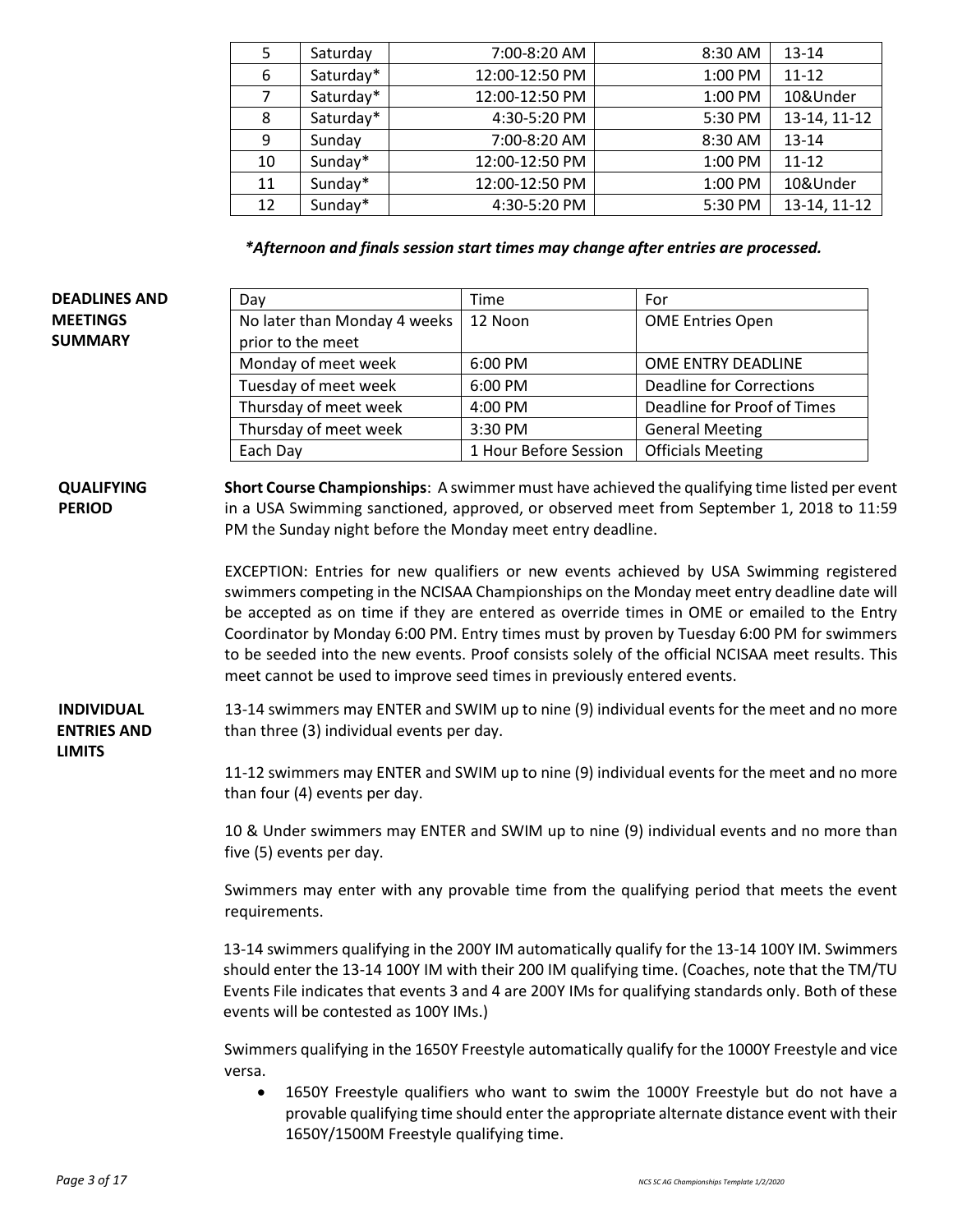- 1000Y Freestyle qualifiers who want to swim the 1650Y Freestyle but do not have a provable qualifying time should enter the appropriate alternate distance event with their 1000Y/800M Freestyle qualifying time.
- Alternate distance event qualifiers will be seeded behind primary event qualifiers.

#### **RELAY ENTRIES AND LIMITS** Relay qualifying times are not required to be provable and may be overridden with aggregate or estimated times.

The number of relay entries allowed is determined by the number of swimmers per gender per age group from each team who are entered in individual events. At least one swimmer entered in an individual event must swim on each relay team or the relay team will be disqualified:

- 1-4 individual event swimmers per gender per age group: Maximum of one (1) relay team for that gender/age group
- 5-8 individual event swimmers per gender per age group: Maximum of two (2) relay teams for that gender/age group
- 9-12 individual event swimmers per gender per age group: Maximum of three (3) relay teams for that gender/age group
- 13 or more individual event swimmers per gender per age group: Maximum of four (4) relay teams for that gender/age group

Only the A and B designated teams are eligible for scoring. C and D relays will be marked as exhibition and will be seeded after A and B relay teams.

Swimmers designated as 'relay only' in OME may ONLY swim relays. Relay only swimmers, including alternates, must be entered on a team's OME roster, listed on the Meet Entry Form, and must pay the \$3.00 NCS Travel Fund surcharge and \$7.50 facility surcharge to be eligible to swim on relays.

**OME ENTRIES/ PROOF OF TIME/ ENTRY DEADLINE/ LATE ENTRIES AND CORRECTIONS**

**ON TIME** ENTRIES **WILL ONLY BE ACCEPTED FROM OME** except as noted**.**

USA Swimming's OME system will be used for on-time entries, including relays. OME will close three (3) days prior to the meet on the **Monday of meet week at 6:00 PM**. OME will open no later than the Monday four (4) weeks before the meet at 12:00 N**oon**. An OME User's Manual for NCS Champs is available on NCswim.org.

Coaches may update entry times in OME until the Monday 6:00 PM entry deadline. **OME WILL NOT AUTOMATICALLY** update times. Entry changes and additions that cannot be made in OME must be emailed to the Entry Coordinator by the Monday 6:00 PM entry deadline to be considered on time.

Coaches shall confirm OME entries and entry times are correct and complete prior to checking out by the Monday 6:00 PM entry deadline. Only printed copies of original OME entries and rosters will be accepted as proof of administrative or system errors.

All team contacts listed in OME will receive an entry list by midnight after OME closes on Monday at 6:00 PM. Entry corrections, time corrections, new entries, and override proofs must be emailed to the Entry Coordinator by the next day, Tuesday 6:00 PM. Teams should have an internal process in place to ensure corrections are submitted by the deadline. Each email will be acknowledged with an email confirmation for receipt of proof. **New entries are subject to double entry fees and a \$50 per team late fee**. No late entries or changes will be accepted after Tuesday 6:00 PM after which point the psych sheet will be generated and posted and the meet will be seeded. Any entries after this point will be accepted only with the approval of the Meet Referee and the Age Group Coordinator, only for open lanes, and will be subject to the double fees and team late fee.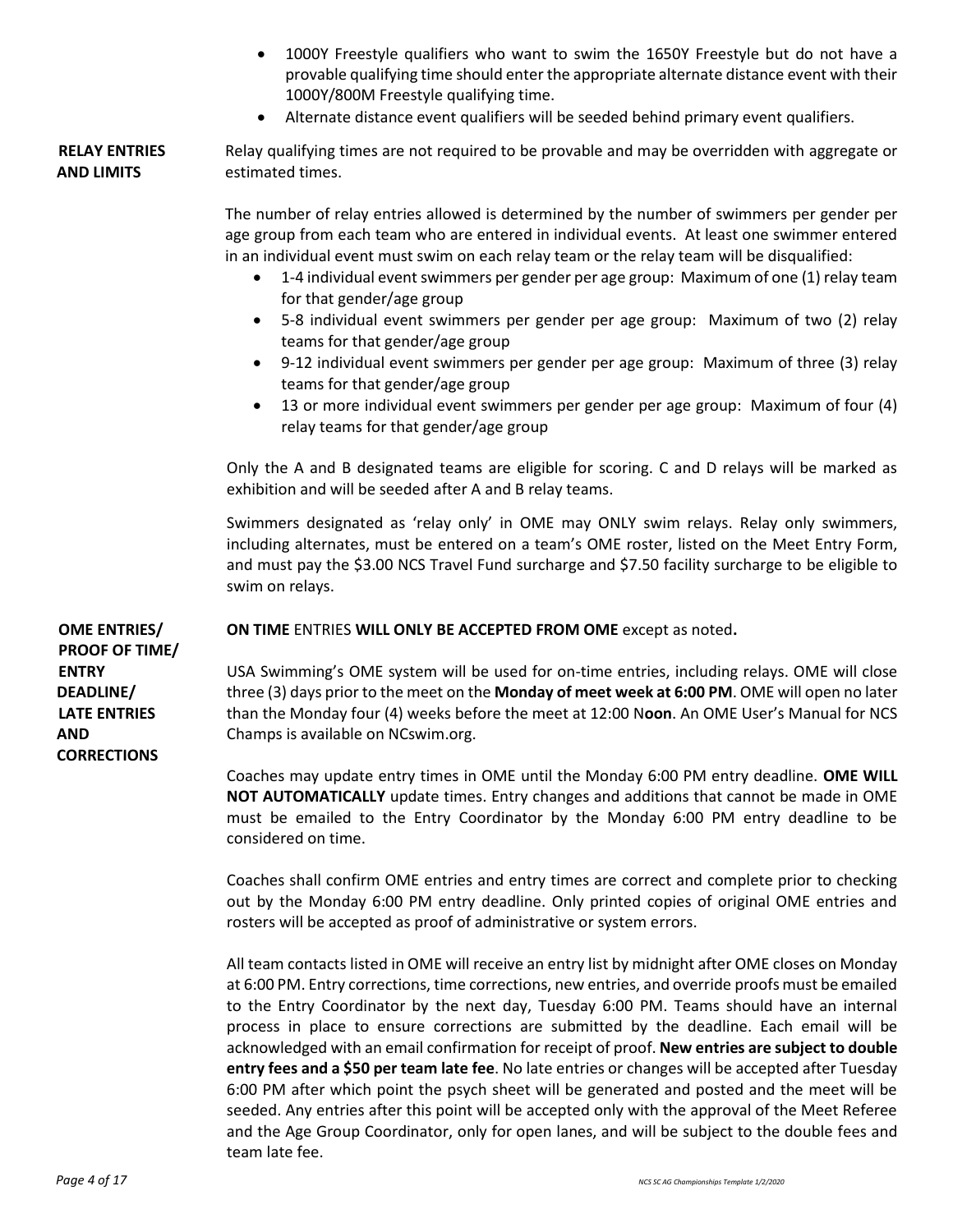If a time override is used to enter an individual event in OME, proof of time must be submitted to the Entry Coordinator no later than 6:00 PM Tuesday, two (2) days before the meet, or the swimmer **WILL NOT** be seeded into the event in question. If proof is provided to the Admin Referee after the Tuesday deadline and before warm ups begin on Thursday, the swimmer may be added to the event subject to lane availability and Meet Referee approval. Proof of time consists of a SWIMS entry or copy of/link to the final meet results from a USA Swimming sanctioned, approved, or observed meet. Sanction number, date, and location must be provided**. Hy-Tek Team Manager or Team Unify results WILL NOT be accepted as proof.**

Teams are responsible for paying the entry fees as calculated on the Meet Entry Fee Summary page in this meet announcement. The **amount due in OME will be incorrect** if the team has relay only swimmers.

**ENTRY FEES** Please use the Meet Entry Summary Report to calculate amount due (which will differ from the amount due in OME if you have relay only swimmers.) Payment of entry fees plus any assessed fines is due by the General Meeting. Make checks payable to: **Bryan Family YMCA**

| <b>Individual Event</b>      | \$6.00 per event                                                                                                                                                                                                                                  |  |  |  |
|------------------------------|---------------------------------------------------------------------------------------------------------------------------------------------------------------------------------------------------------------------------------------------------|--|--|--|
| Relays                       | $$10.00$ per relay                                                                                                                                                                                                                                |  |  |  |
| <b>NCS Travel Fund</b>       | \$3.00 per swimmer, including relay only swimmers. Note that you must calculate and submit<br>your total due with the attached Meet Entry Fee Summary/Waiver. If you have relay only<br>swimmers, OME amount due will not be correct.             |  |  |  |
| <b>Facility Surcharge</b>    | \$15.00 per qualifying swimmer; \$7.50 per relay only swimmer. Note that you must calculate<br>and submit your total due with the attached Meet Entry Fee Summary/Waiver. If you have<br>relay only swimmers, OME amount due will not be correct. |  |  |  |
| All fees are non-refundable. |                                                                                                                                                                                                                                                   |  |  |  |

**SEEDING AND FORMAT** The conforming time for this meet is SCY. All times will be seeded by SCY first, then LCM. Alternate event qualifiers in the 1000Y or 1650Y Freestyles will be seeded behind primary event qualifiers. Combined heats may be swum at the discretion of the Meet Referee.

> All events that are 400Y or longer, 11-12 200Y Backstroke, Breaststroke, and Butterfly, and all relays will be deck seeded after positive check in. A positive check in by the deadline indicated in the schedule below is required to be seeded into the event. Failure to check in by the deadline will result in the swimmer/relay team not being able to swim in the event.

Combined heats may be swum at the discretion of the Meet Referee.

#### **13-14 Individual Events**

Except for the 1000Y and 1650Y Freestyles and the 100Y IM, all individual events will be conducted on a preliminary and finals basis. A and B heats will be swum in Finals. The fastest eight (8) qualifying swimmers will compete in the **A Final (Championship)** and the next fastest eight (8) will swim in the **B Final (Consolation)**. **The B Final will swim before the A Final.** Alternates should be ready to swim in the B Final and identify themselves to the starter prior to the start of the event. The A and B Finals will be scored.

#### **13-14 1000Y Freestyle**

The 13-14 1000Y Freestyle will be swum as a timed final event and deck seeded after positive check in. All heats will be swum fast to slow, alternating girls and boys. If two pools are used, no alternating will occur. A combined girls/boys heat may be swum or pool change made at the discretion of the Meet Referee. Swimmers must provide their own counters.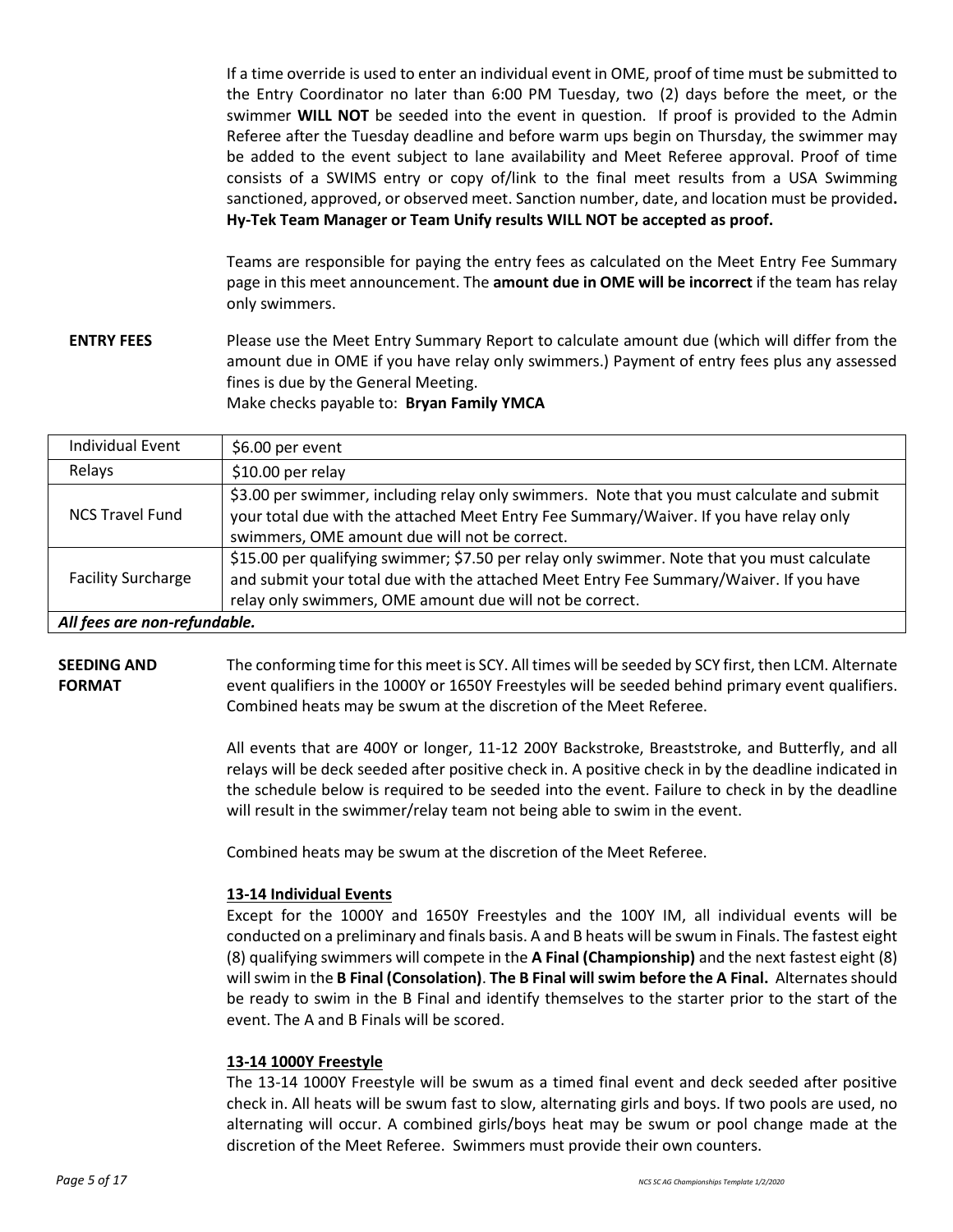#### **13-14 400Y IM and 13-14 500Y Freestyle**

The 13-14 400Y IM and 13-14 500Y Freestyle will be swum as preliminary/final events and deck seeded after positive check in. The fastest two (2) preliminary heats will be circle-seeded. The fastest four (4) heats of girls will swim first slow to fast, followed by the fastest four (4) heats of boys swum slow to fast, followed by the remaining heats swum fast to slow alternating girls and boys. If two pools are used, no alternating will occur. A combined girls/boys heat may be swum or pool change made at the discretion of the Meet Referee. Swimmers must provide their own counters for the 500Y Freestyle.

#### **13-14 1650Y Freestyle**

The 13-14 1650Y Freestyle will be swum as a timed final event and deck seeded after positive check in. The fastest eight (8) positively checked in girls and the fastest eight (8) positively checked in boys will swim in the Sunday Finals session. There will be **NO AM/PM option** for this event. All other heats will be swum at the conclusion of Preliminaries. These heats will be swum fast to slow alternating girls and boys. If two pools are used, no alternating will occur. A combined girls/boys heat may be swum or a pool change made at the discretion of the Meet Referee. Swimmers must provide their own counters.

#### **13-14 Relays**

All relays will be timed final events. There is **NO AM/PM option** for relays.

- On Thursday, the 13-14 800Y Freestyle Relays will swim the fastest two (2) heats of girls first, slow to fast, followed by the fastest two (2) heats of boys, slow to fast, followed by all remaining relay heats, fast to slow, all girls, then all boys.
- On Friday, the 13-14 400Y Freestyle Relays will swim at the end of Finals with the fastest two (2) heats of girls swimming first, slow to fast, followed by the fastest two (2) heats of boys, slow to fast, followed by all remaining relay heats, fast to slow, all girls, then all boys.
- On Saturday, the fastest two (2) heats of the 13-14 400Y Medley relays will swim at the end of Finals, slow to fast, girls then boys, with all remaining heats swimming at the end of Preliminaries, slow to fast, all girls, then all boys.
- All 13-14 200Y relays will be swum in the preliminary sessions on Saturday and Sunday, slow to fast in event order.

#### **11-12 Individual and Relay Events**

All events will be timed finals and swum during the afternoon or evening sessions.

#### **11-12 500Y Freestyle**

The 11-12 500Y Freestyle will be swum as a timed final event and deck seeded after positive check in. All heats will be swum fast to slow, alternating girls and boys. If two 11-12 pools are used, no alternating will occur. A combined girls/boys heat may be swum or pool change made at the discretion of the Meet Referee. Swimmers must provide their own counters.

#### **11-12 400 IM, 200Y Backstroke, 200Y Butterfly, 200Y Breaststroke**

#### **NOTE: These events are scored events and included in a swimmer's individual daily and meet event limit.**

These 11-12 events will be swum as timed finals. The events will be deck seeded after positive check in. On Thursday evening, the fastest three (3) positively checked in heats of 400 IM will be swum consecutively, slow to fast alternating girls and boys unless two pools are used. On Friday, Saturday, and Sunday, the fastest three (3) positively checked in heats of each 200 event will be swum slow to fast in the evening sessions, interspersed with the 13-14 Finals events as indicated in the Order of Events. If during Finals, **both** of the interspersed heats are empty, a 5-minute break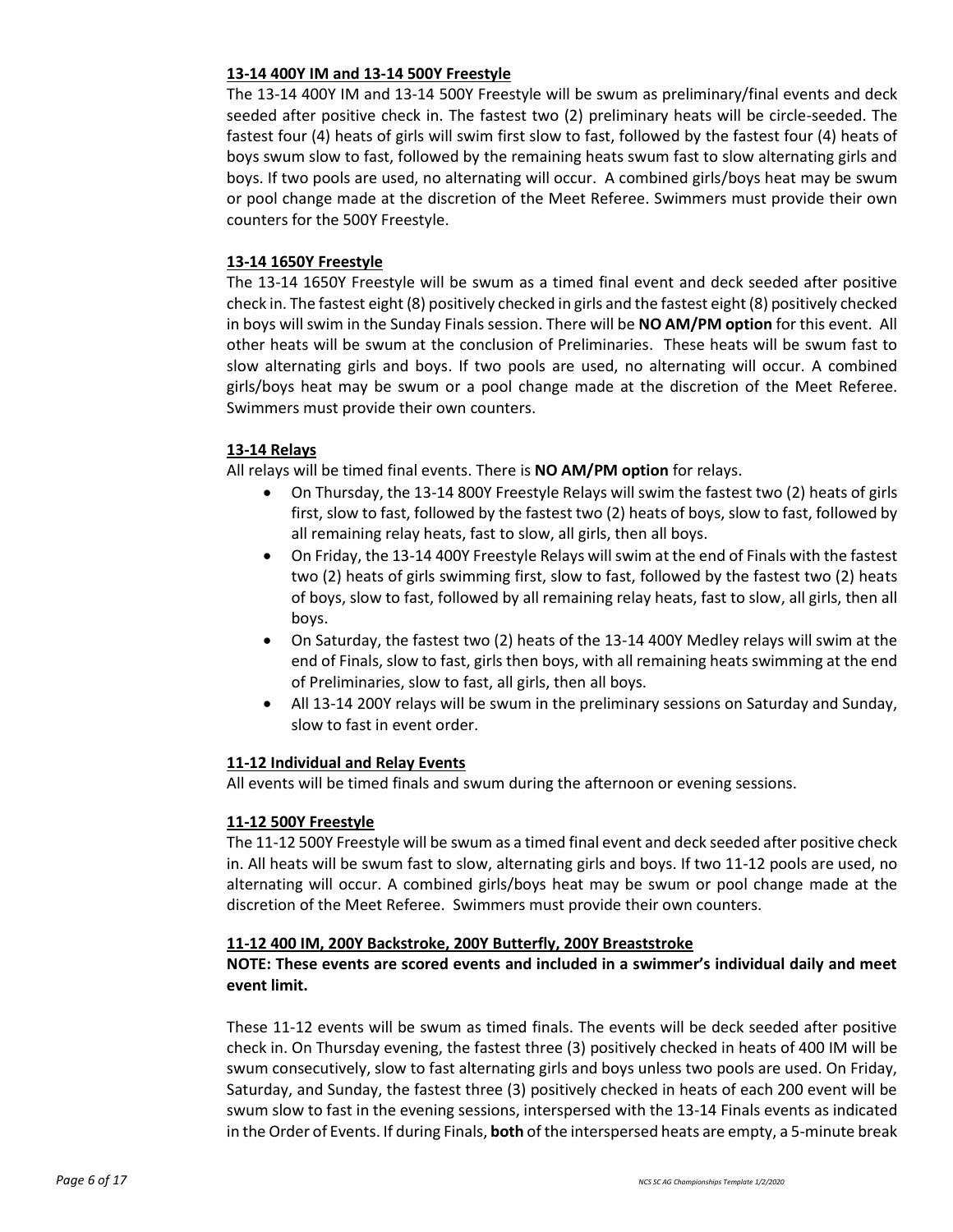will be observed. A boys' heat may swim in place of an empty girls' heat and vice versa and heats may be combined at the discretion of the Meet Referee and the Age Group Coordinator.

Any additional seeded heats in these events will swim at the end of the evening sessions, during a scheduled break, or at the end of the afternoon sessions on the days they are scheduled. These heats will be swum fast to slow, alternating girls and boys unless two pools are used. **The Meet Referee and Age Group Coordinator will determine after entries have closed when the extra heats will swim for each event and will announce their decision at the General Meeting.**

**10 & Under:** All events will be timed finals and swum during the afternoon sessions on Saturday and Sunday.

- **CHANGES TO MEET FORMAT**  Within USA Swimming Rules and with unanimous agreement of the Meet Referee, the Meet Director, and the Age Group Coordinator, *prior to the first day of the meet*, limited changes may be proposed to the format of the meet to improve competition and to accommodate unforeseen circumstances that arise after the meet is sanctioned. Proposed changes require unanimous agreement of coaches at the General Meeting.
- **POSITIVE CHECK IN** The events and relays in the following schedule will be deck seeded. Positive check in by the deadline indicated below is required to be seeded into the event. Failure to check in by the deadline will result in the swimmer/relay team not being able to swim the event. Afternoon check in times will be adjusted if session start times change.

| <b>Individual Events</b> |                      | <b>Check-In Deadline</b> |                      |                        |             |
|--------------------------|----------------------|--------------------------|----------------------|------------------------|-------------|
| $13 - 14$                | 1000Y Freestyle      | Thursday                 | 4:15 PM              |                        |             |
| $11 - 12$                | 400Y IM              | Thursday                 | 4:15 PM              |                        |             |
| $11 - 12$                | 200Y Backstroke      | Thursday                 | 5:30 PM              |                        |             |
| 13-14                    | <b>400Y IM</b>       | Friday                   | 8:45 AM              |                        |             |
| $11 - 12$                | 200Y Fly             | Friday                   | 6:00 PM              |                        |             |
| $13 - 14$                | 500Y Freestyle       | Saturday                 | 8:45 AM              |                        |             |
| $11 - 12$                | 500Y Freestyle       | Saturday                 | 12:30 PM or 30 mins  |                        |             |
|                          |                      |                          | before session start |                        |             |
| $11 - 12$                | 200Y Breaststroke    | Saturday                 | 6:00 PM              |                        |             |
| $13 - 14$                | 1650Y Freestyle      | Saturday                 | 6:00 PM              |                        |             |
| <b>Relay Events</b>      |                      | <b>Check-In Deadline</b> |                      | <b>Relay Cards Due</b> |             |
| $13 - 14$                | 800Y Freestyle Relay | Thursday                 | 4:15 PM              | Thursday               | 5:00 PM     |
| $13 - 14$                | 400Y Freestyle Relay | Friday                   | End of prelims       | Friday                 | 5:30 PM     |
| 13-14                    | 200Y Freestyle Relay | Friday                   | 5:30 PM              | Saturday               | 7:30 AM     |
| 13-14                    | 400Y Medley Relay    | Saturday                 | 8:45 AM              | Saturday               | 8:45 AM/    |
|                          |                      |                          |                      |                        | 5:30 PM     |
| $13 - 14$                | 200Y Medley Relay    | Saturday                 | 5:30 PM              | Sunday                 | 7:30 AM     |
| $11 - 12$                | 400Y Freestyle Relay | Friday                   | 12:30 PM or 30 mins  | Friday                 | Start of    |
|                          |                      |                          | before session start |                        | session     |
| $11 - 12$                | 200Y Medley Relay    | Saturday                 | 12:30 PM or 30 mins  | Saturday               | At check in |
|                          |                      |                          | before session start |                        |             |
| 10&U                     | 200Y Freestyle Relay | Saturday                 | 12:30 PM or 30 mins  | Saturday               | Start of    |
|                          |                      |                          | before session start |                        | session     |
| $11 - 12$                | 200Y Freestyle Relay | Sunday                   | 12:30 PM or 30 mins  | Sunday                 | At check in |
|                          |                      |                          | before session start |                        |             |
| $11 - 12$                | 400Y Medley Relay    | Sunday                   | 12:30 PM or 30 mins  | Sunday                 | Start of    |
| 10&U                     | 200Y Medley Relay    | Sunday                   | before session start |                        | session     |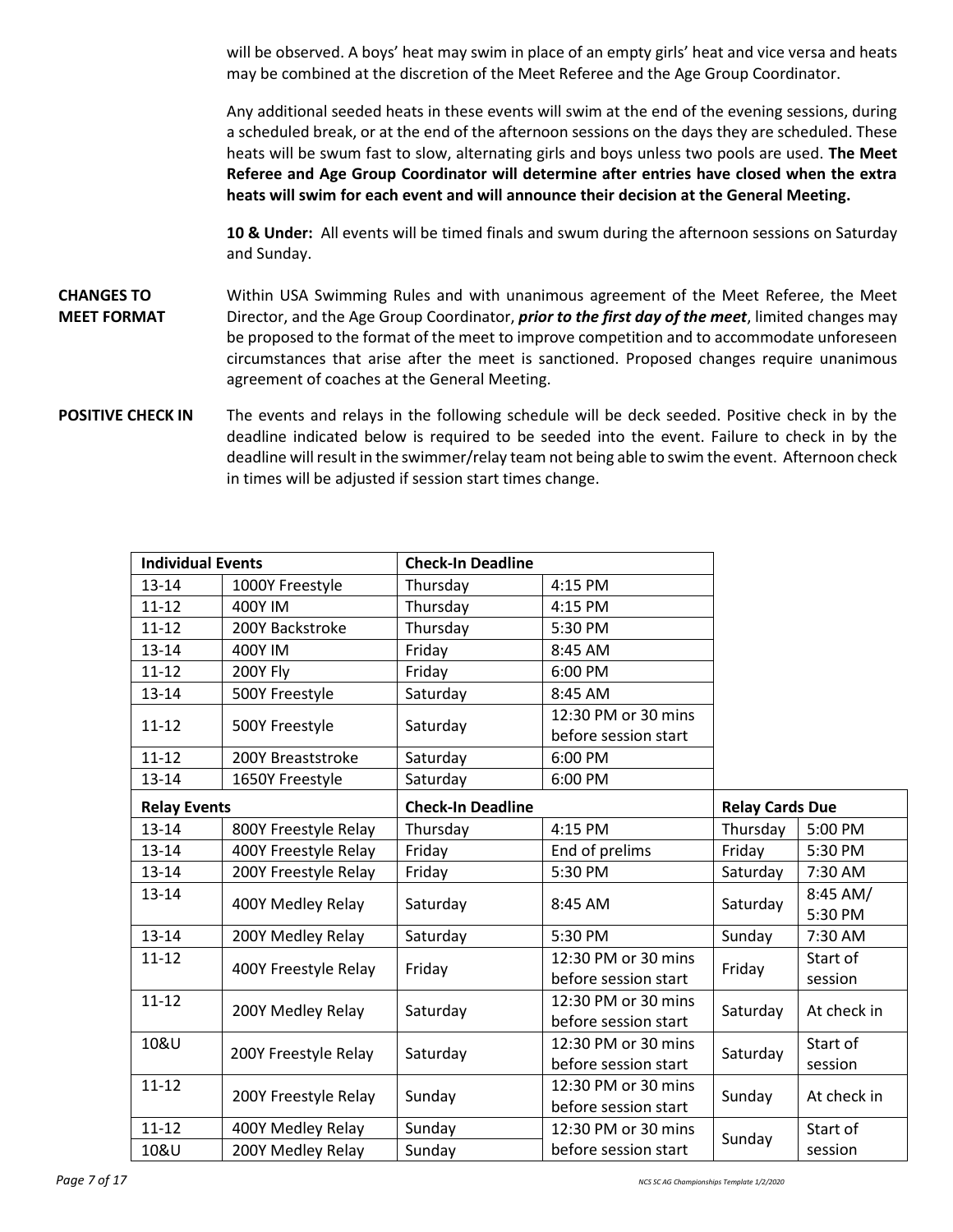| <b>SCRATCHES</b>                     | The current NCS Scratch Rule will be in effect during the conduct of this meet for prelim/finals<br>and deck seeded events. This will serve as the official guide for technical and procedural rules<br>except when stated otherwise in the Meet Announcement. Coaches and swimmers are expected<br>to be familiar with the rule.                                                                                                                                                                                                                                                                                    |
|--------------------------------------|----------------------------------------------------------------------------------------------------------------------------------------------------------------------------------------------------------------------------------------------------------------------------------------------------------------------------------------------------------------------------------------------------------------------------------------------------------------------------------------------------------------------------------------------------------------------------------------------------------------------|
| <b>WARM UPS AND</b><br><b>BREAKS</b> | A split period warm-up of two 30-minute sessions may be utilized at the Age Group Coordinator's<br>and Meet Referee's discretion if swimmer numbers warrant. Warm-up assignments and<br>procedures will be communicated prior to the meet.                                                                                                                                                                                                                                                                                                                                                                           |
|                                      | Scheduled breaks are noted in the Order of Events. The Meet Referee and Age Group Coordinator<br>have authority to add breaks as necessary.                                                                                                                                                                                                                                                                                                                                                                                                                                                                          |
| <b>SCORING</b>                       | INDIVIDUAL EVENTS: 20-17-16-15-14-13-12-11-9-7-6-5-4-3-2-1<br>Swimmers must achieve the qualifying time or faster in each event to score.                                                                                                                                                                                                                                                                                                                                                                                                                                                                            |
|                                      | RELAY EVENTS: 40-34-32-30-28-26-24-22-18-14-12-10-8-6-4-2<br>Only A and B relays per gender can score for each team.                                                                                                                                                                                                                                                                                                                                                                                                                                                                                                 |
|                                      | Team and individual high point scores will be published at Finals.                                                                                                                                                                                                                                                                                                                                                                                                                                                                                                                                                   |
| <b>AWARDS</b>                        | Individual events: $1st - 8th$ place medals.<br>Relays: $1st - 3rd$ place medals.<br>Team Awards: Trophies for $1st - 6th$ place.<br>Individual High Point Awards will be presented to the male and female swimmers with the highest<br>point totals in individual events for each age group.                                                                                                                                                                                                                                                                                                                        |
|                                      | There will not be an awards ceremony at evening Finals for 13-14 events. Awards for the 11-12<br>and 10 & Unders will be at the end of the afternoon sessions.                                                                                                                                                                                                                                                                                                                                                                                                                                                       |
| <b>READY ROOM</b>                    | The top eight (8) qualifiers for the 13-14 A Final are invited to report to the ready room five<br>minutes prior to their event for the parade of the A Final heat. 11-12 events will not parade.                                                                                                                                                                                                                                                                                                                                                                                                                    |
| <b>RESULTS</b>                       | Results will be posted on deck and in an area available to spectators. Results will be available on<br>Meet Mobile and on the Host Team's website. At the conclusion of the meet, teams will be<br>emailed results files or may request results files on a memory stick.                                                                                                                                                                                                                                                                                                                                             |
| <b>COACHES</b>                       | There will be a General Meeting at 3:30 PM on Thursday afternoon. Coaches are responsible for<br>any information presented at the meeting. Meetings may also be held at other times announced<br>by the Meet Referee.                                                                                                                                                                                                                                                                                                                                                                                                |
| <b>CREDENTIALS</b>                   | All coaches must check in and provide proof of current USA Swimming membership to the Meet<br>Director. A current member's Deck Pass is acceptable proof of USA Swimming membership for all<br>purposes. All coaches on deck must display their USA Swimming membership card in a visible<br>place or have their Deck Pass card readily accessible at all times or wear any identifying item<br>required by the Host Team. Those failing to provide proof of membership could be barred from<br>the deck. Officials must show proof of current USA Swimming membership and NCS certification<br>to the Meet Referee. |
| <b>OFFICIALS</b>                     | Officials must show proof of current USA Swimming membership and NCS certification to the<br>Meet Referee. Deck Pass is acceptable proof of USA Swimming membership for all purposes.                                                                                                                                                                                                                                                                                                                                                                                                                                |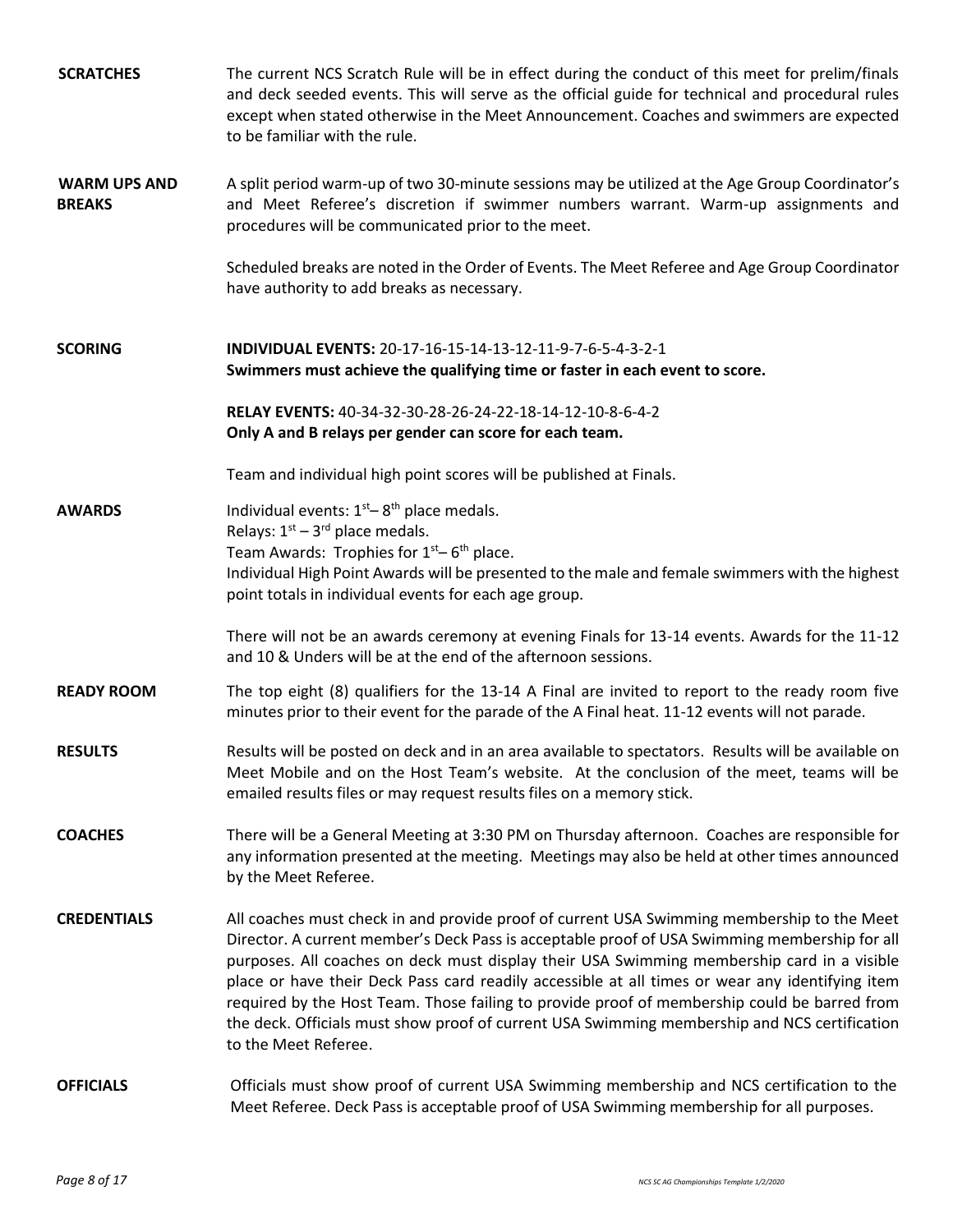There will be an officials' meeting ONE hour prior to the beginning of each session. NCS welcomes all certified officials on deck. The uniform is white shirts over navy bottoms with white shoes. Long pants or skirts are preferred for finals.

This meet has been designated as a USA Swimming Official Qualification Meet. (Certification for N2 S&T, CJ, DR, AR; re-certification for N2 all positions; and certification and re-certification for N3 S&T.) A limited number of N2 AO evaluations may be offered as well at the discretion of the NCS Officials Chair. Officials interested in other evaluations should contact the NCS Officials Chair by December 1. Any official wishing to participate should fill out the Officials sign up form on [www.SwimNC.com.](https://www.swimnc.com/) Please see the USA Swimming website for additional information on National evaluation and certification requirements.

Officials requesting an assigned position should be apply by January 15. Assignments will be made by the Meet Referee based primarily on evaluation requests and level of experience.

**ELIGIBILITY AND TECHNICAL JURY** An Eligibility and Technical Jury will be appointed by the Operations Vice Chair or his designee consisting of one coach, one swimmer, and one non-coach/non-athlete member of NC Swimming should an eligibility or technical protest arise.

- **HOSPITALITY** There will be a hospitality room available to all coaches and officials. Drinks and snacks will be provided to volunteers on deck during the meet. Concession stand is available for spectators and swimmers.
- **SWIMMERS WITH DISABILITIES** NCS welcomes all swimmers with disabilities as described in the USA Swimming Rules and Regulations, Article 105, to participate in our meets. Swimmers with disabilities qualifying for the meet according to the published meet time standards should enter via OME. Swimmers with disabilities who prefer to qualify using the Para Motivational Time Standards should contact the NCS Meet Entry Coordinator to submit entries by the deadline. Coaches entering swimmers with disabilities who require any accommodations are required to provide advance notice in writing to the Meet Director and Meet Referee by the entry deadline including the need for any personal assistants and/or registered service animals. Failure to provide advance notice may limit the host team's ability to accommodate all requests.
- **WAIVER/RELEASE** As a team entered in this meet, upon entry you are verifying that all of the swimmers and coaches listed on your OME entry are registered with USA Swimming. You acknowledge that you are familiar with the Safe Sport rules of USA Swimming, Inc. and North Carolina Swimming, Inc. regarding warm-up procedures and meet safety guidelines, and that you shall be responsible for the compliance of your swimmers with those rules during this meet. The YMCA of Greensboro, Inc., the Bryan Family YMCA, the GREENSBORO AQUATIC CENTER, North Carolina Swimming, Inc., and USA Swimming, Inc., their agents, employees, and coaches shall be held free and harmless from any and all liabilities or claims for damages arising by reason of illness or injury to anyone during the conduct of this meet. You acknowledge that by entering this meet, you are granting permission for the names of any or all of your team's swimmers to be published on the internet in the form of Psych Sheets, Meet Results, or any other documents associated with the running of this meet.
- **IMAGE RELEASE** All participants agree to be filmed and photographed by the NCS approved photographer(s) and videographers and to allow the right to use names and pictures before, during, or after the meet such as in public psych sheets, heat sheets, and results or featured on the NCS website or social media sites or in public broadcast of the event via television or webcast. Parents and guardians of minor swimmers who do not wish their swimmers to participate in interviews or have individual pictures featured on any media should inform their team's head coach and the Meet Director prior to the meet.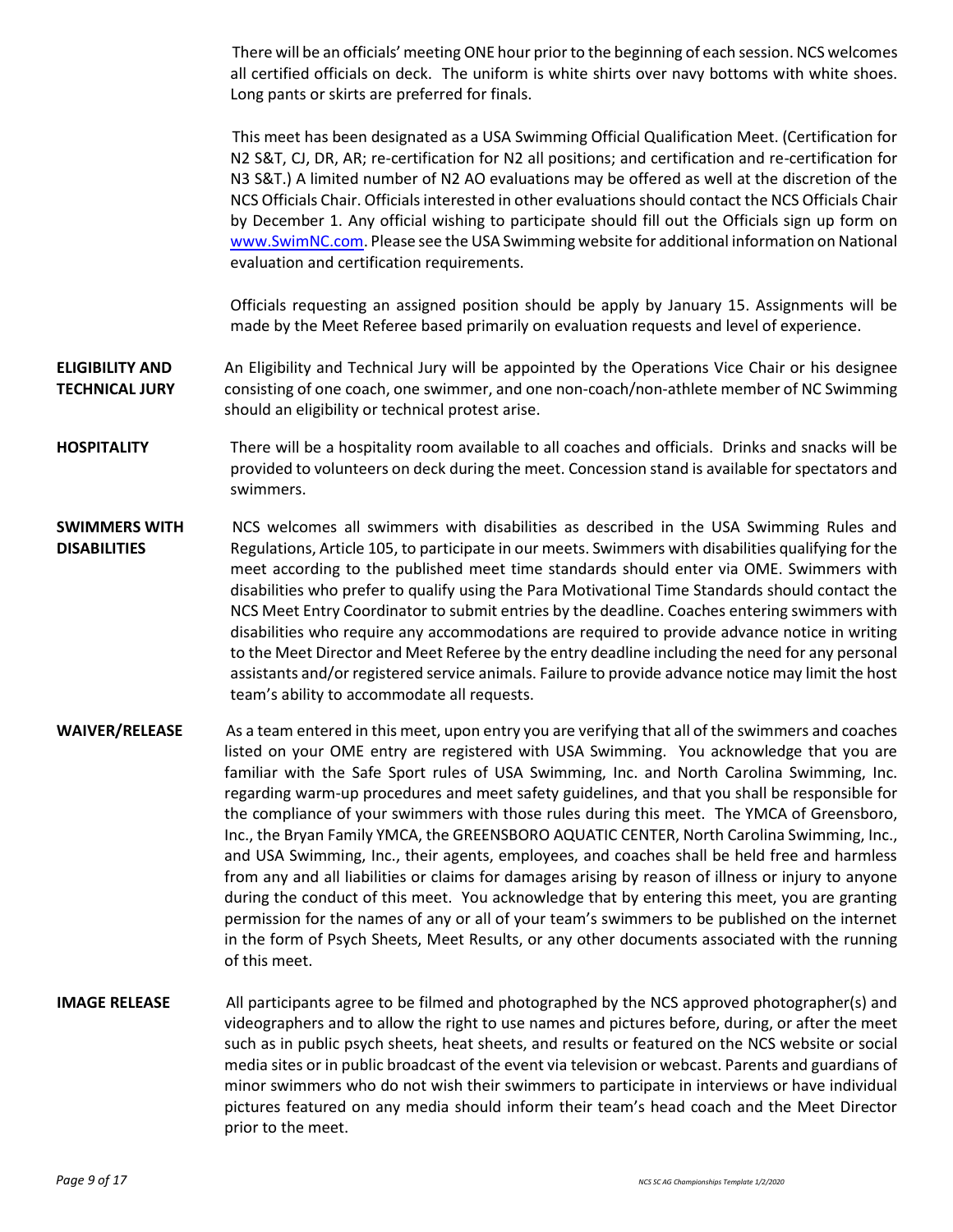#### **NCS Scratch Rule**

208.3. INDIVIDUAL SCRATCH RULE Swimmers shall inform themselves of the meet starting time and shall report to the proper meet authorities promptly upon call. The meet announcement shall specify all mandatory check-in and scratch deadlines and procedures.

- .1 Pre-Seeded Meets Any swimmer not reporting for or competing in an individual timed final event shall not be penalized.
- .2 Events Seeded on the Deck Any swimmer entered in an individual event that is seeded on the deck, in whole or in part, who has checked in for that event, must swim in the event unless the swimmer notifies the clerk of course before the seeding for that event has begun that the swimmer wishes to scratch or as noted in 208.3.4 A or D.. Failure to scratch prior to seeding and not swimming the event will result in the swimmer being barred from the next individual event in which the swimmer entered in the meet. Unless the meet announcement states otherwise, events seeded on the deck shall be closed for seeding no later than thirty (30) minutes prior to the start of the event except that individual events of 400 meters or longer may be closed for seeding up to twenty four (24) hours before the expected start of the event if the check-in/scratch deadline occurs after the beginning of the meet and is announced in the meet announcement.
- .3 Preliminary and Finals Events
	- A. Any swimmer not reporting for or competing in a pre-seeded preliminary heat when finals are scheduled shall not be penalized. If the preliminary heat is seeded on the deck then 208.3.2 applies
	- B. Any swimmer qualifying for an A final, scored or not scored, or B scored final race in an individual event who fails to compete in said A or B final race shall be barred from further competition for the remainder of the meet, except as noted in 208.3.4. For events occurring on the last day of a meet, a fine of \$100 per missed swim shall also be assessed to the club by the appropriate Division Chair for failure to compete. A declared false start or deliberate delay of meet is not permitted and will be regarded as a failure to compete.
	- C. In the event of withdrawal or barring of a swimmer from competition, when possible, the Referee shall fill the A, B, or C final with the next qualified swimmer(s). First and second alternates shall be announced along with the final qualifiers. These and all other alternates and those qualifying for non-scoring B or C finals shall not be penalized if unavailable to compete
	- D. When the B or C final has not yet been swum and a barring or withdrawal is known in advance by the Referee, the Referee should re-seed the A, B, or C finals, if necessary, to insert the alternate(s) in the appropriate lane(s), filling all lanes in the final. In order to prevent undue delay of the A, B, or C finals, the Referee may elect to fill the empty lane(s), without re-seeding, with the next qualified alternate, or if unavailable, the next qualified swimmer(s) who is/are present in the starting area and ready to swim
- E. If a C or B final has already been swum, the A final of that event shall be swum without filling the empty lane(s)
- .4 Exception for Failure to Compete No penalty shall apply for failure to compete in or scratch an individual event if:
	- A. The Referee is notified in the event of illness or injury and accepts the proof thereof.
	- B. The swimmers qualifying for an A final or B final race based upon the results of the preliminaries notifies the Referee within thirty (30) minutes after announcement of the qualifiers of that final race that they may not intend to compete and also declares his final decision whether or not to scratch within thirty (30) minutes following his last individual preliminary heat, swim-off, or re-swim.
	- C. The swimmer was not named in any finals heat during the initial announcement of results
	- D. It is determined by the Referee that failure to compete is caused by circumstances beyond the control of the swimmer.

#### 208.4. RELAY SCRATCH RULE

.1 All Meets - Any relay or relay member, in a relay event that fails to compete in or report for that event shall not be penalized.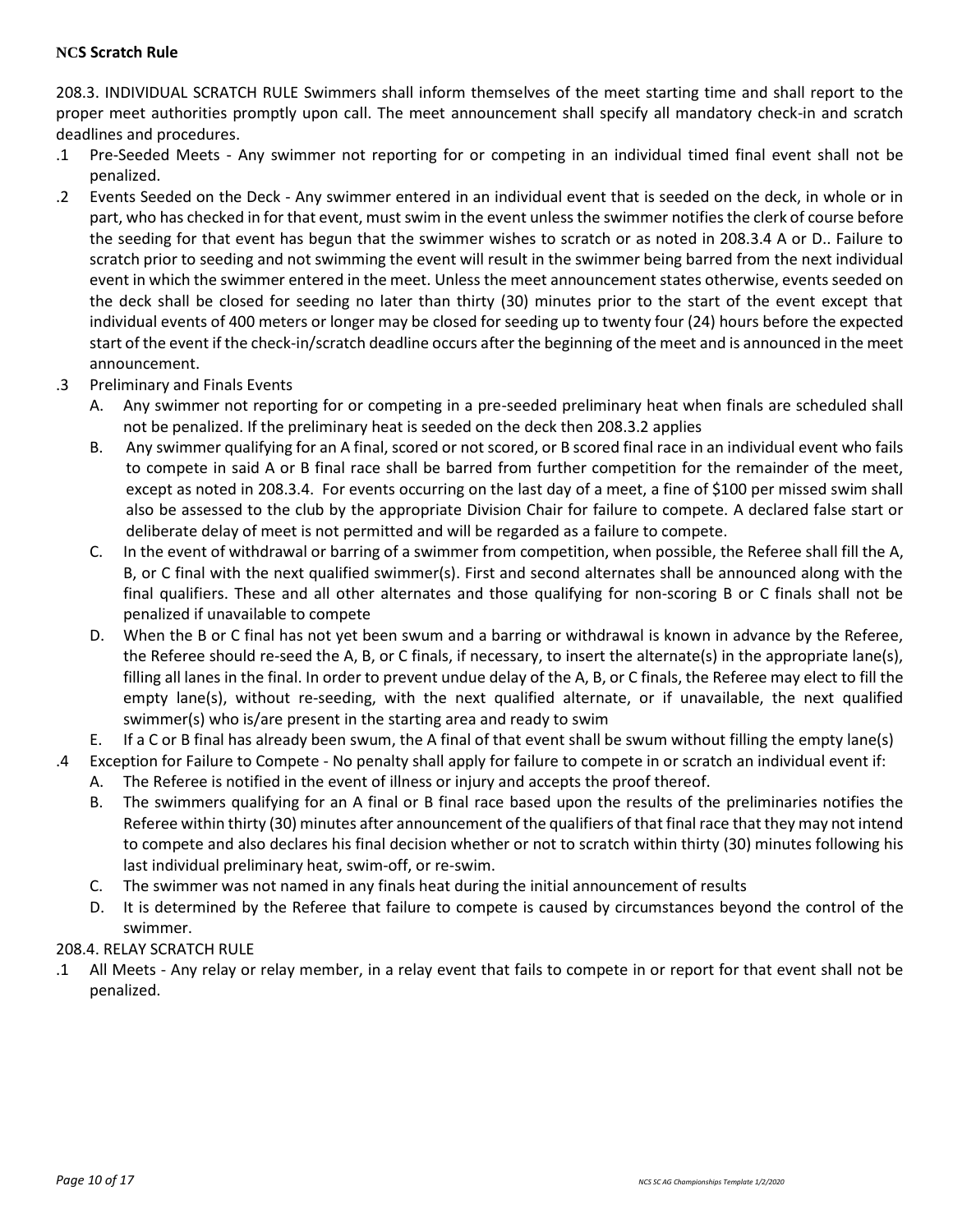

# 2020 North Carolina Swimming 14&U Short Course AG Championships Time Standards

|                  |            |             | <b>FEMALE</b>    |             |             |             |             |
|------------------|------------|-------------|------------------|-------------|-------------|-------------|-------------|
| <b>EVENT</b>     |            | 10&U        | $11 - 12$        | $13 - 14$   | 10&U        | $13 - 14$   |             |
| 50 Free          | <b>SCY</b> | 31.89       | 27.49            | 26.09       | 31.79       | 27.59       | 24.39       |
|                  | <b>LCM</b> | 35.99       | 31.29            | 29.79       | 36.29       | 31.49       | 28.09       |
| 100 Free         | SCY        | 1:10.49     | 59.69            | 56.39       | 1:11.19     | 59.99       | 53.19       |
|                  | <b>LCM</b> | 1:20.09     | 1:08.99          | 1:04.89     | 1:20.99     | 1:08.99     | 1:01.59     |
| 200 Free         | <b>SCY</b> | 2:34.19     | 2:08.59          | 2:00.19     | 2:33.79     | 2:10.99     | 1:54.09     |
|                  | <b>LCM</b> | 2:56.49     | 2:27.99          | 2:18.39     | 2:54.29     | 2:28.89     | 2:12.59     |
| 500 Free         | SCY        | X           | 5:45.99          | 5:23.49     | X           | 5:48.89     | 5:12.89     |
| 400 Free         | <b>LCM</b> | $\mathbf X$ | 5:13.99          | 4:52.59     | X           | 5:14.89     | 4:43.69     |
| <b>1000 Free</b> | SCY        | $\mathbf X$ | $\boldsymbol{X}$ | 11:22.49    | $\mathbf X$ | $\mathbf X$ | 11:02.19    |
| 800 Free         | <b>LCM</b> | $\mathbf X$ | $\mathbf X$      | 10:09.39    | $\mathbf X$ | $\mathbf X$ | 9:54.79     |
| <b>1650 Free</b> | SCY        | $\mathbf X$ | $\overline{X}$   | 19:17.29    | $\mathbf X$ | $\mathbf X$ | 18.52.49    |
| 1500 Free        | <b>LCM</b> | X           | X                | 19:44.29    | X           | X           | 19:07.79    |
|                  | SCY        | 37.09       | 31.89            | X           | 37.29       | 32.39       | X           |
| 50 Back          | <b>LCM</b> | 43.19       | 37.39            | X           | 43.19       | 37.79       | X           |
|                  | SCY        | 1:20.89     | 1:08.99          | 1:04.19     | 1:21.39     | 1:09.79     | 1:00.79     |
| 100 Back         | <b>LCM</b> | 1:33.49     | 1:19.29          | 1:15.29     | 1:33.79     | 1:21.29     | 1:11.99     |
|                  | SCY        | X           | 2:23.99          | 2:15.99     | X           | 2:24.39     | 2:10.19     |
| 200 Back         | <b>LCM</b> | X           | 2:44.69          | 2:38.99     | $\mathbf X$ | 2:48.19     | 2:32.69     |
|                  | SCY        | 42.49       | 36.39            | X           | 43.59       | 37.49       | X           |
| 50 Breast        | <b>LCM</b> | 48.79       | 41.09            | X           | 49.69       | 43.09       | X           |
|                  | SCY        | 1:33.79     | 1:19.19          | 1:13.59     | 1:35.79     | 1:21.39     | 1:10.89     |
| 100 Breast       | <b>LCM</b> | 1:47.49     | 1:32.69          | 1:24.59     | 1:49.09     | 1:33.19     | 1:22.09     |
|                  | SCY        | X           | 2:47.49          | 2:37.69     | X           | 2:44.09     | 2:32.59     |
| 200 Breast       | <b>LCM</b> | X           | 3:10.29          | 3:00.39     | X           | 3:08.29     | 2:57.49     |
|                  | SCY        | 35.59       | 30.39            | X           | 36.69       | 30.99       | X           |
| <b>50 Fly</b>    | <b>LCM</b> | 41.29       | 34.79            | X           | 41.39       | 35.69       | $\mathbf X$ |
|                  | SCY        | 1:25.99     | 1:09.19          | 1:03.59     | 1:28.09     | 1:10.99     | 1:00.69     |
| <b>100 Fly</b>   | LCM        | 1:38.69     | 1:19.99          | 1:13.39     | 1:39.59     | 1:21.29     | 1:09.99     |
|                  | SCY        | X           | 2:28.39          | 2:22.49     | X           | 2:28.69     | 2:17.09     |
| <b>200 Fly</b>   | <b>LCM</b> | X           | 2:54.39          | 2:41.09     | X           | 2:51.29     | 2:35.09     |
|                  | SCY        | 1:20.69     | 1:09.29          | $\mathbf X$ | 1:21.49     | 1:09.89     | $\mathbf X$ |
| 100 IM           | LCM        | X           | X                | X           | X           | X           | X           |
|                  | SCY        | 2:52.79     | 2:26.39          | 2:16.89     | 2:55.89     | 2:27.39     | 2:10.59     |
| 200 IM           | <b>LCM</b> | 3:20.19     | 2:47.29          | 2:38.19     | 3:20.59     | 2:49.89     | 2:30.59     |
|                  | SCY        | X           | 5:09.49          | 4:50.29     | X           | 5:11.89     | 4:40.09     |
| 400 IM           | LCM        | X           | 5:45.69          | 5:33.19     | X           | 5:58.59     | 5:23.79     |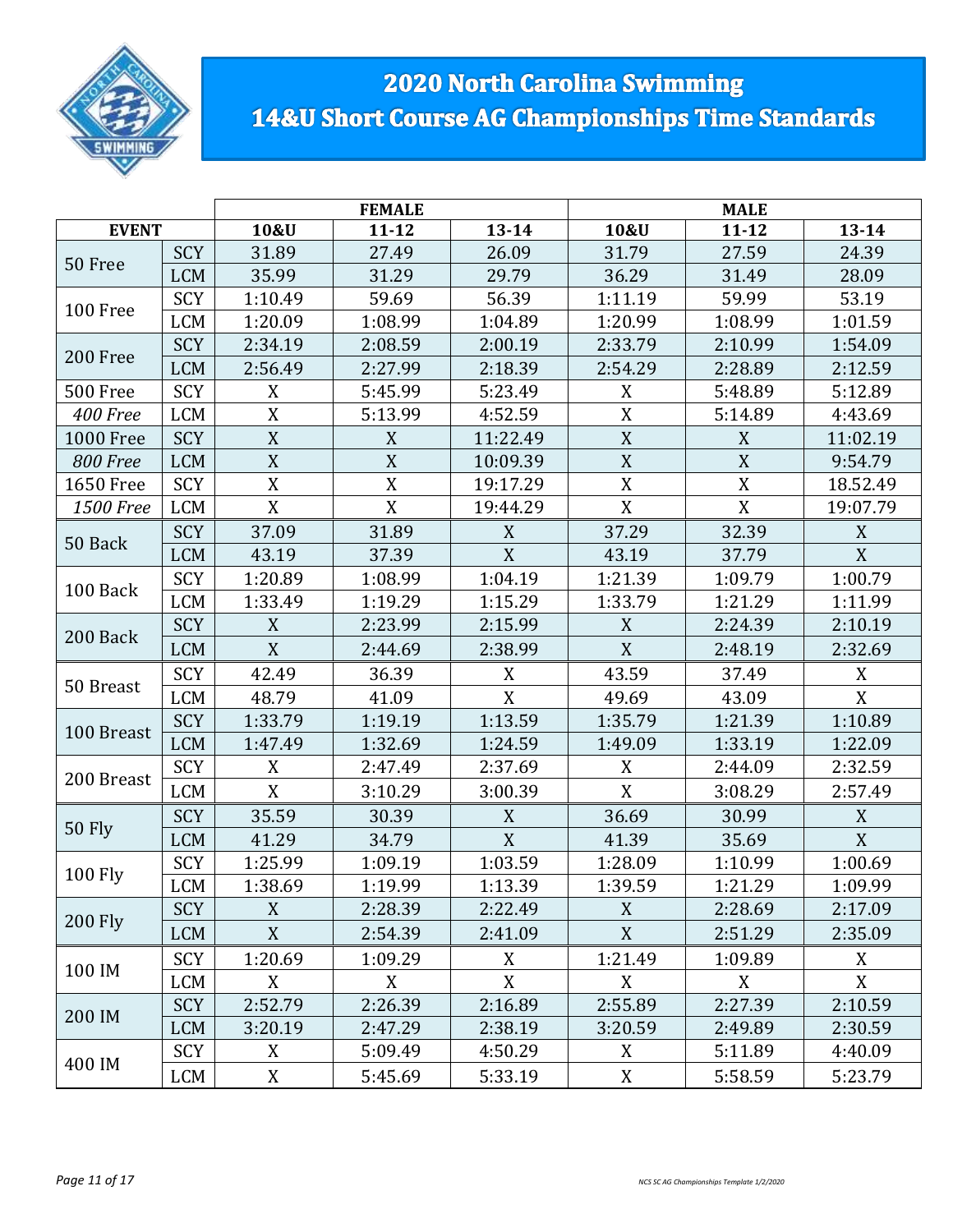| Para 1 LSC Motivational Time Standards                                                                                              |                    |                  |                        |                  |                    |                   |                    |                   |                        |                   |                   |                    |                  |                    |                   |                    |                    |
|-------------------------------------------------------------------------------------------------------------------------------------|--------------------|------------------|------------------------|------------------|--------------------|-------------------|--------------------|-------------------|------------------------|-------------------|-------------------|--------------------|------------------|--------------------|-------------------|--------------------|--------------------|
|                                                                                                                                     |                    |                  |                        |                  | Girls              |                   |                    |                   |                        |                   |                   |                    |                  | Boys               |                   |                    |                    |
|                                                                                                                                     | 10 & U P1          |                  | 11-12 P1               |                  | 13-14 P1           |                   | 15 & O P1          |                   | P1                     | 10 & U P1         |                   | 11-12 P1           |                  | 13-14 P1           |                   |                    | 15 & O P1          |
| - non-ambulatory (wheelchair<br>bound): limited use of all four                                                                     | SCY                | LCM              | <b>SCY</b>             | LCM              | SCY                | LCM               | SCY                | LCM               |                        | SCY               | LCM               | <b>SCY</b>         | <b>LCM</b>       | SCY                | LCM               | SCY                | LCM                |
|                                                                                                                                     | 1:44.49            | 1:44.45          | 1:34.69                | 1:34.0           | 1:26.19            | 1:26.1            | 1:24.8             | 1:24.8            | <b>50 FR</b>           | 1:39.25           | 1:39.29           | 1:30.25            | 1:30.2           | 1:21.25            | 1:21.2            | 1:18.2             | 1:18.29            |
|                                                                                                                                     | 3:39.19            | 3:39.1           | 3:18.59                | 3:18.5           | 3:00.7             | 3:00.7            | 2:58.09            | 2:58.0            | 100 FR                 | 3:44.19           | 3:44.1            | 3:23.79            | 3:23.7           | 3:03.49            | 3:03.4            | 2:56.69            | 2:56.69            |
| extremities                                                                                                                         | 8:44.89            | 8:44.8           | 7:55.69                | 7:55.6           | 7:12.99            | 7:12.9            | 7:06.49            | 7:06.49           | 200 FR                 | 6.09.09           | 6:09.0            | 5:35.5             | 5:35.5           | 5:01.99            | 5:01.9            | 4:50.90            | 4:50.89            |
|                                                                                                                                     | 2:03.59            | 2:03.5           | 1:51.99                | 1:51.99          | 1:41.99            | 1:41.99           | 1:40.39<br>3:04.59 | 1:40.3<br>3:04.59 | 50 BK                  | 1:22.8            | 1:22.8            | 1:15.39            | 1:15.3           | 1:07.89            | 1:07.8            | 1:05.39<br>2:22.65 | 1:05.39<br>2:22.69 |
|                                                                                                                                     | 3:47.19<br>1:54.39 | 3:47.19          | 3:25.89<br>1:43.63     | 3:25.8           | 3:07.49            | 3:07.45<br>1:34.3 | 1:32.99            | 1:32.9            | 100 BK<br><b>50 BR</b> | 3:01.19           | 3:01.19           | 2:44.69            | 2:44.6           | 2:28.19            | 2:28.1            | 1:10.59            | 1:10.59            |
|                                                                                                                                     | 5:26.25            | 1:54.3<br>5:26.2 | 4:55.69                | 1:43.6<br>4:55.6 | 1:34.39<br>4:29.19 | 4:29.1            | 4:25.19            | 4:25.19           | 100 BR                 | 1:29.5<br>4:19.99 | 1:29.5<br>4:19.99 | 1:21.49<br>3:56.35 | 1:21.4<br>3:56.3 | 1:13.29<br>3:32.69 | 1:13.2<br>3:32.69 | 3:24.8             | 3:24.89            |
|                                                                                                                                     | 3:03.89            | 3:03.8           | 2:46.69                | 2:46.6           | 2:31.7             | 2:31.7            | 2:29.45            | 2:29.4            | <b>50 FL</b>           | 2:48.09           | 2:48.0            | 2:32.75            | 2:32.7           | 2:17.49            | 2:17.4            | 2:12.39            | 2:12:39            |
| 2                                                                                                                                   | 7:35.89            | 7:35.8           | 6:53.15                | 6:53.1           | 6:16.1             | 6, 16.1           | 6:10.49            | 6:10.4            | 150 IM                 | 7:30.09           | 7:30,0            | 5:49.1             | 6:49.1           | 6:08.19            | 6:08.1            | 5:54.59            | 5:54.59            |
| Para 2 LSC Motivational Time Standards                                                                                              |                    |                  |                        |                  |                    |                   |                    |                   |                        |                   |                   |                    |                  |                    |                   |                    |                    |
|                                                                                                                                     |                    |                  |                        |                  |                    |                   |                    |                   |                        |                   |                   |                    |                  |                    |                   |                    |                    |
|                                                                                                                                     |                    |                  |                        |                  | Girls              |                   |                    |                   |                        |                   |                   |                    |                  | <b>Boys</b>        |                   |                    |                    |
|                                                                                                                                     | 10 & U P2<br>SCY   | LCM              | 11-12 P2<br><b>SCY</b> | LCM              | 13-14 P2<br>SCY    | LCM               | 15 & O P2<br>SCY   | LCM               | P <sub>2</sub>         | 10 & U P2<br>SCY  | LCM               | 11-12 P2<br>SCY    | LCM              | 13-14 P2<br>SCY    | LCM               | 15 & O P2<br>SCY   | LCM                |
|                                                                                                                                     | 56.8               | 59.7             | 51.49                  | 54.1             | 46.8               | 49.3              | 46.1               | 48.5              | <b>50 FR</b>           | 53.9              | 56.7              | 49.09              | 51.6             | 44.19              | 46.4              | 42.5               | 44.7               |
|                                                                                                                                     | 2:06.59            | 2:13.19          | 1:54.69                | 2:00.6           | 1:44.3             | 1:49.8            | 1:42.7             | 1:48.1            | 100 FR                 | 1:59.09           | 2:05.2            | 1:48.2             | 1:53.9           | 1:37.39            | 1:42.5            | 1:33.7             | 1:38.79            |
|                                                                                                                                     | 4:20.49            | 4:34.19          | 3:56.09                | 4:08.4           | 3:34.8             | 3:46.2            | 3:31.69            | 3:42.7            | 200 FR                 | 4:11.89           | 4:25.09           | 3:48.49            | 4:00.99          | 3:26.09            | 3:36.8            | 3:18.49            | 3:28.89            |
| ambulatory with assistance, can be wheelchair<br>- dwarfism, multiple limb deficiencies,<br>bound with high functioning upper body. |                    |                  |                        |                  |                    |                   |                    |                   | 400/                   |                   |                   |                    |                  |                    |                   |                    |                    |
|                                                                                                                                     |                    |                  | 9:37.09                | 7:51.0           | 8:45.39            | 7:08.89           | 8:37.45            | 7:02.39           | <b>500 FR</b>          |                   |                   | 9:37.89            | 7:51.6           | 8:40.09            | 7:04.49           | 8:20.7             | 6:48.79            |
|                                                                                                                                     | 1:09.09            | 1:12.65          | 1:02.59                | 1:05.8           | 56.99              | 59.9              | 56.09              | 59.09             | <b>50 BK</b>           | 1:01.09           | 1:04.2            | 55.49              | 58.3             | 49.99              | 52.5              | 48.09              | 50.69              |
|                                                                                                                                     | 2:39.79            | 2:48.1           | 2:24.79                | 2:32.4           | 2:11.8             | 2:18.7            | 2:09.89            | 2:16,6            | 100 BK                 | 2:32.79           | 2:40.8            | 2:18.8             | 2:26.25          | 2:05.09            | 2:11.5            | 2:00.39            | 2:06.79            |
|                                                                                                                                     |                    |                  | 4:58.79                | 5:14.4           | 4:31.9             | 4:46.2            | 4:27.85            | 4:41.9            | 200 BK                 |                   |                   | 4:20.85            | 4:34.5           | 3:54.7             | 4:07.0            | 3:46.09            | 3:57.99            |
|                                                                                                                                     | 1:12.09            | 1:15.8           | 1:05.49                | 1:08.8           | 59.5               | 1:02.6            | 58.69              | 1:01.6            | 50 BR                  | 1:09.19           | 1:12.7            | 1:02.89            | 1:06.1           | 56.59              | 59.5              | 54.49              | 57.3               |
|                                                                                                                                     | 2:39.99            | 2:48.3           | 2:24.99                | 2:32.5           | 2:11.99            | 2:18.8            | 2:09.99            | 2:16.79           | 100 BR                 | 2:33.35           | 2:41.49           | 2:19.45            | 2:26.7           | 2:05.49            | 2:12.0            | 2:00.8             | 2:07.19            |
|                                                                                                                                     |                    |                  | 5:17.19                | 5:34.1           | 4:24.8             | 4:38.             | 4:44.66            | 4:59.5            | 200 BR                 |                   |                   | 5:00.9             | 5:16.7           | 4:30.89            | 4:45.0            | 4:20.8             | 4:34.59            |
| 24                                                                                                                                  | 1:09.59            | 1:13.19          | 1:03.09                | 1:06.3           | 57.39              | 1:00.             | 56,59              | 59.4              | 50 FL                  | 55,89             | 58.7              | 50.7               | 53.4             | 45.69              | 48.09             | 43.9               | 46.39              |
|                                                                                                                                     | 2:58.89            | 3:08.2           | 2:42.09                | 2:50.            | 2:27.5             | 2:35.2            | 2:25.3             | 2:32.9            | 100 FL                 | 2:55.29           | 3:04.49           | 2:39.39            | 2:47.7           | 2:23.3             | 2:30.9            | 2:18.05            | 2:25.39            |
|                                                                                                                                     | 5:31.79            | 5:49.1           | 5:00.                  | 5:16.            | 4:33.6             | 4:48.0            | 4:29.59            | 4:43.6            | 200 IM                 | 5:12.39           | 5:28.8            | 4:43.9             | 4:58.9           | 4:15.59            | 4:29.0            | 4:06.1             | 4:19.09            |
| Para 3 LSC Motivational Time Standards                                                                                              |                    |                  |                        |                  |                    |                   |                    |                   |                        |                   |                   |                    |                  |                    |                   |                    |                    |
|                                                                                                                                     |                    |                  |                        |                  | Girls              |                   |                    |                   |                        |                   |                   |                    |                  | Boys               |                   |                    |                    |
|                                                                                                                                     | 10 & U P3          |                  | 11-12 P3               |                  | 13-14 P3           |                   |                    | 15 & O P3         |                        |                   | 10 U P3           | 11-12 P3           |                  | $13 - 14P3$        |                   |                    | 15 & O P3          |
| impairments, ambulatory                                                                                                             | SCY                | LCM              | <b>SCY</b>             | LCM              | 5CY                | LCM               | SCY                | LCM               | P3                     | <b>SCY</b>        | LCM               | SCY                | LCM              | <b>SCY</b>         | LCM               | SCY                | LCM                |
|                                                                                                                                     | 44.09              | 48.8             | 39.89                  | 44.2             | 36.39              | 40.3              | 35.7               | 39.66             | <b>50 FR</b>           | 39.75             | 44.1              | 36.19              | 40.1             | 32.56              | 36.1              | 31.39              | 34.79              |
|                                                                                                                                     |                    |                  |                        |                  |                    |                   |                    |                   |                        |                   |                   |                    |                  |                    |                   |                    |                    |
|                                                                                                                                     | 1:33.8             | 1:44.2           | 1:25.09                | 1:34.4           | 1:17.45            | 1:26.0            | 1:16.39            | 1:24.7            | 100 FR                 | 1:26.49           | 1:36.0            | 1:18.59            | 1:27.2           | 1:10.79            | 1:18.5            | 1:08:09            | 1:15.69            |
|                                                                                                                                     | 3:51.49            | 4:17:1           | 3:29.79                | 3:53.0           | 3:10.99            | 3:32.1            | 3:08.09            | 3:28.9            | 200 FR                 | 3:17.69           | 3:39.5            | 2:59.6             | 3:19.6           | 2:41.69            | 2:59.5            | 2:35.7             | 2:53.09            |
|                                                                                                                                     | 8:46.89            | 7:43.1           | 7:57.59                | 6:59.7           | 7:14.75            | 6:22.1            | 7:08.19            | 6:16.3            | 400/                   | 8:31.99           | 7:30.09           | 7:45:49            | 6:49.1           | 6:58.99            | 6:08.2            | 6:43.4             | 5:54.69            |
| ā                                                                                                                                   |                    |                  |                        |                  |                    |                   |                    |                   | <b>500 FR</b>          |                   |                   |                    |                  |                    |                   |                    |                    |
|                                                                                                                                     |                    |                  | 18:00.49               | 15:19.59         | 16:32.09           | 14:04.39          | 16:18.49           | 13:52.79          | 800/                   |                   |                   | 18:21.59           | 15:37.49         | 16:31.39           | 14:03.69          | 15:54.69           | 13:32.49           |
|                                                                                                                                     |                    |                  |                        |                  |                    |                   |                    |                   | 1000 FR                |                   |                   |                    |                  |                    |                   |                    |                    |
|                                                                                                                                     |                    |                  | 32:31.69               | 30:29.1          | 30:01.09           | 28:06.15          | 29:37.99           | 27:46.39          | 1500/                  |                   |                   | 34:04.19           | 31:55.7          | 30:39.71           | 28:44.1           | 29:31.53           | 27:40.29           |
| without significant assistance                                                                                                      |                    |                  |                        |                  |                    |                   |                    |                   | 1650 FR                |                   |                   |                    |                  |                    |                   |                    |                    |
|                                                                                                                                     | 53.39              | 59.2             | 48.39                  | 53.69            | 44.09              | 48.99             | 43.39              | 48.19             | <b>50 BK</b>           | 45.59             | 50.69             | 41.49              | 46.09            | 37,29              | 41.45             | 35.89              | 39.89              |
|                                                                                                                                     | 1:52.49            | 2:04.99          | 1:41.99                | 1:53.2           | 1:32.89            | 1:43.1            | 1:31.49            | 1:41.5            | 100 BK                 | 1:36.09           | 1:46.7            | 1:27.35            | 1:37.09          | 1:18.56            | 1:27.35           | 1:15.69            | 1:24.09            |
|                                                                                                                                     |                    |                  | 4:04.79                | 4:31.85          | 3:42.99            | 4:07.69           | 3:39.56            | 4:03.85           | 200 BK                 |                   |                   | 3:29.49            | 3:52.7           | 3:08.59            | 3:29.49           | 3:01.59            | 3:21.79            |
|                                                                                                                                     |                    |                  |                        |                  |                    |                   |                    |                   |                        |                   |                   |                    |                  |                    |                   |                    |                    |
|                                                                                                                                     | 56.79              | 1:03.05          | 51.49                  | 57.19            | 46.79              | 51.99             | 46.09              | 51.19             | 50 BR                  | 49.79             | 55.29             | 45.29              | 50.29            | 40.79              | 45.29             | 39.29              | 43.59              |
|                                                                                                                                     | 1:59.66            | 2:12.99          | 1:48.49                | 2:00.4           | 1:38.69            | 1:49.66           | 1:37.19            | 1:47.9            | 100 BR                 | 1:50.56           | 2:02.86           | 1:20.49            | 1:51.6           | 1:30.49            | 1:40.49           | 1:27.19            | 1:36.79            |
|                                                                                                                                     |                    |                  | 4:20.29                | 4:49.1           | 3:56.99            | 4:23.25           | 3:53.25            | 4:19.19           | 200 BR                 |                   |                   | 3:40.09            | 4:04.4           | 3:18.09            | 3:40.09           | 2:56.09            | 3:31.89            |
|                                                                                                                                     |                    |                  |                        |                  |                    |                   |                    |                   |                        |                   |                   |                    |                  |                    |                   |                    |                    |
|                                                                                                                                     | 48.29              | 53.59            | 43.69                  | 48.49            | 39.79              | 44.35             | 39.19              | 43.49             | 50 FL                  | 43.25             | 48.09             | 39.29              | 43,69            | 35.39              | 39.29             | 31.49              | 37.89              |
| P3 - single limb deficiencies, visual impairments, intellectu                                                                       | 1:41.69            | 1:52.89          | 1:32.09                | 1:42.25          | 1:23.89            | 1:33.19           | 1:22.56            | 1:31.60           | 100 FL                 | 1:30.89           | 1:40.96           | 1:22.75            | 1:31.99          | 1:14.39            | 1:22.5!           | 1:06.09            | 1:19.56            |
|                                                                                                                                     |                    |                  | 3:40.99                | 4:05.4           | 3:21.39            | 3,43,66           | 3:18.09            | 3:40.0            | 200 FL                 |                   |                   | 3:29.19            | 3:52.3           | 3:08.29            | 3:29.1            | 2:47.35            | 3:21.39            |
|                                                                                                                                     | 3:57.99            | 4:24.39          | 3:35.69                | 3:59.5           | 3:16.29            | 3:38.09           | 3:19.39            | 3:34.7            | 200 IM                 | 3:29.69           | 3:52.9            | 3:10.66            | 3:31.7           | 2:51.59            | 3:10.65           | 2:32.49            | 3:03.59            |
|                                                                                                                                     |                    |                  |                        |                  |                    |                   |                    |                   |                        |                   |                   |                    |                  |                    |                   |                    |                    |
|                                                                                                                                     |                    |                  | 8:34.59                | 9:25.49          | 7:48.39            | B:34.69           | 7:41.35            | 8:26.99           | 400 IM                 |                   |                   | 7.46.79            | 8:20.0           | 6:56.79            | 7:30,0            | 6:40.09            | 7:13.39            |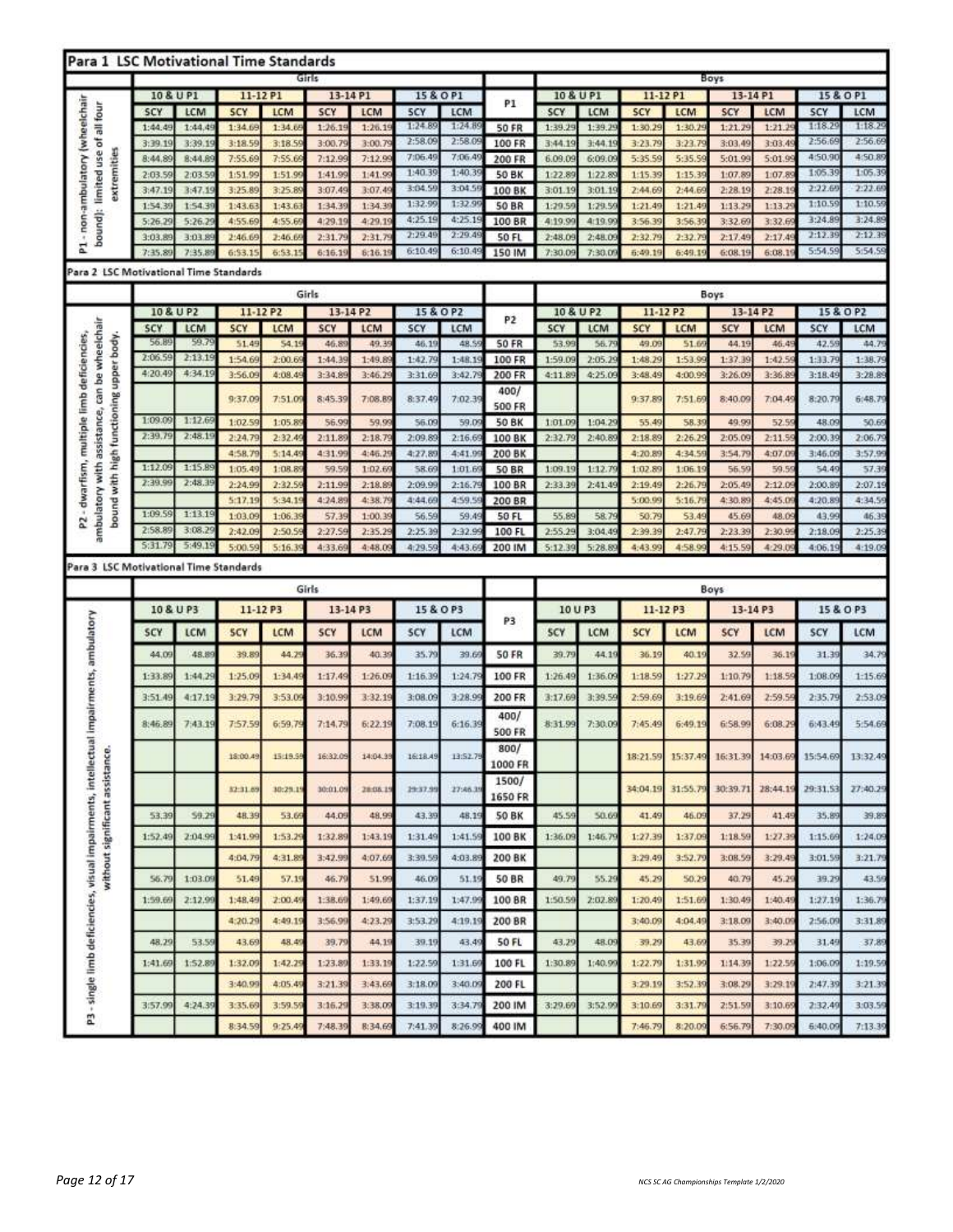### **2020 NORTH CAROLINA SWIMMING SHORT COURSE AGE GROUP CHAMPIONSHIPS ORDER OF EVENTS Thursday Timed Finals and Morning 13-14 Preliminaries**

| <b>Thursday Evening</b> | Warm-ups 4:00-4:50 PM      | <b>Timed Finals Start 5:00 PM</b> |
|-------------------------|----------------------------|-----------------------------------|
| Girls Event #           | <b>EVENTS</b>              | Boys Event #                      |
|                         | 13-14 1000Y Freestyle      |                                   |
|                         | 13-14 100Y IM              | 4                                 |
| $5/$ Heats 1-3          | 11-12 400 IM (Fastest 24)  | $6/$ Heats 1-3                    |
|                         | 13-14 800Y Freestyle Relay | 8                                 |
| $5/$ Heats 4+           | 11-12 400 IM               | $6/$ Heats 4+                     |
|                         |                            |                                   |

| <b>Friday Morning Prelims</b> |  | Warm-ups 7:00-8:20 AM   |              | <b>Preliminaries Start 8:30 AM</b> |  |  |
|-------------------------------|--|-------------------------|--------------|------------------------------------|--|--|
| Girls Event #                 |  | <b>FVFNTS</b>           | Boys Event # |                                    |  |  |
|                               |  | 13-14 200Y Freestyle    | 10           |                                    |  |  |
| 11                            |  | 13-14 100Y Breaststroke |              |                                    |  |  |
| 13                            |  | 13-14 100Y Butterfly    |              | 14                                 |  |  |
| 15                            |  | 13-14 400Y IM           |              |                                    |  |  |

\*\*All 13-14 400Y Freestyle Relays will swim at the end of Finals on Friday evening.

| <b>Saturday Morning Prelims</b> | Warm-ups 7:00-8:20 AM      | <b>Preliminaries Start 8:30 AM</b> |              |
|---------------------------------|----------------------------|------------------------------------|--------------|
| Girls Event #                   | <b>EVENTS</b>              |                                    | Boys Event # |
| 21                              | 13-14 200Y Freestyle Relay |                                    | 22           |
|                                 | 5-minute break             |                                    |              |
| 23                              | 13-14 200Y Butterfly       |                                    | 24           |
| 25                              | 13-14 50Y Freestyle        |                                    | 26           |
| 27                              | 13-14 200Y Breaststroke    |                                    | 28           |
| 29                              | 13-14 100Y Backstroke      |                                    | 30           |
| 31                              | 13-14 500Y Freestyle       |                                    | 32           |
|                                 | 5-minute break             |                                    |              |
| 33                              | 13-14 400Y Medley Relay ** |                                    | 34           |

\*\* The fastest 16 A&B Medley Relay teams in each event will swim in Finals. All others swim at the end of Prelims.

| <b>Sunday Morning Prelims</b> | Warm-ups 7:00-8:20 AM   | <b>Preliminaries Start 8:30 AM</b> |              |
|-------------------------------|-------------------------|------------------------------------|--------------|
| Girls Event #                 | <b>EVENTS</b>           |                                    | Boys Event # |
| 37                            | 13-14 200Y Medley Relay |                                    | 38           |
|                               | 5-minute break          |                                    |              |
| 41                            | 13-14 200Y Backstroke   |                                    | 42           |
| 43                            | 13-14 100Y Freestyle    |                                    | 44           |
| 45                            | 13-14 200Y IM           |                                    | 46           |
| 39                            | 13-14 1650Y Freestyle** |                                    | 40           |

\*\* The fastest heat (top 8) of each 1650Y Freestyle will swim in Finals. All others will swim at the end of Prelims.

#### **\*\*\*Pay close attention to event order for Sunday Preliminaries. Sunday Finals will follow event number order.**

**\*\*\*\*If two pools are used for Preliminaries, the Meet Referee is authorized to add breaks as needed.**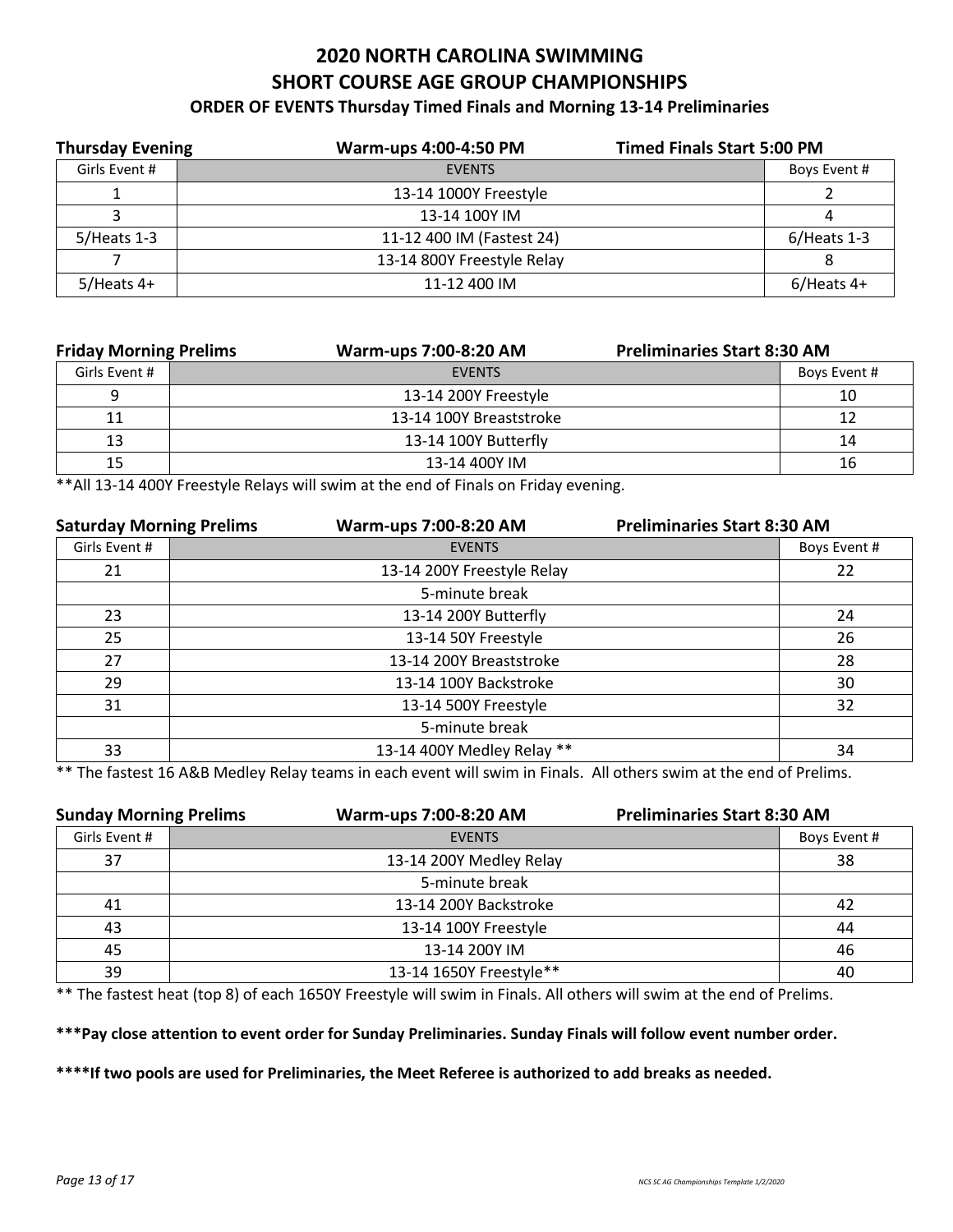### **2020 NORTH CAROLINA SWIMMING SHORT COURSE AGE GROUP CHAMPIONSHIPS ORDER OF EVENTS 13-14 Evening Finals and 11-12 Timed Finals**

| <b>Friday Finals</b> | Warm-ups not before 4:30-5:20 PM<br><b>Finals Start 5:30 PM</b> |              |
|----------------------|-----------------------------------------------------------------|--------------|
| Girls Event #        | <b>EVENTS</b>                                                   | Boys Event # |
| 9                    | 13-14 200Y Freestyle                                            | 10           |
| 19/1                 | Heat 1 11-12 200 Backstroke*                                    | 20/1         |
| 11                   | 13-14 100Y Breaststroke                                         | 12           |
| 19/2                 | Heat 2 11-12 200 Backstroke*                                    | 20/2         |
| 13                   | 13-14 100Y Butterfly                                            | 14           |
| 19/3                 | Heat 3 11-12 200 Backstroke*                                    | 20/3         |
| 15                   | 13-14 400Y IM                                                   | 16           |
|                      | 5-minute break                                                  |              |
| 17                   | 13-14 400Y Freestyle Relay **                                   | 18           |
| $19/4+$              | Heats 4+ 11-12 200 Backstroke*                                  | $20/4+$      |

\*The fastest 24 of each 11-12 200 will swim slow to fast as indicated. Others swim fast to slow, alternating, at the end of the session unless announced differently at the General Meeting.

\*\* All 400Y Freestyle Relays will swim in Finals.

| <b>Saturday Finals</b> | Warm-ups not before 4:30-5:20 PM | <b>Finals Start 5:30 PM</b> |
|------------------------|----------------------------------|-----------------------------|
| Girls Event #          | <b>EVENTS</b>                    | Boys Event #                |
| 23                     | 13-14 200Y Butterfly             | 24                          |
| 35/1                   | Heat 1 11-12 200Y Butterfly*     | 36/1                        |
| 25                     | 13-14 50Y Freestyle              | 26                          |
| 35/2                   | Heat 2 11-12 200Y Butterfly*     | 36/2                        |
| 27                     | 13-14 200Y Breaststroke          | 28                          |
| 35/3                   | Heat 3 11-12 200Y Butterfly*     | 36/3                        |
| 29                     | 13-14 100Y Backstroke            | 30                          |
| 31                     | 13-14 500Y Freestyle             | 32                          |
|                        | 5-minute break                   |                             |
| 33                     | 13-14 400Y Medley Relay **       | 34                          |
| $35/4+$                | Heat 4+ 11-12 200Y Butterfly*    | $36/4+$                     |

\*The fastest 24 of each 11-12 200 will swim slow to fast as indicated. Others swim fast to slow, alternating, at the end of the session unless announced differently at the General Meeting.

\*\* The fastest 16 A&B Medley Relay teams in each event will swim in Finals. All others swim at the end of Prelims.

| <b>Sunday Finals</b> | Warm-ups not before 4:30-5:20 PM | <b>Finals Start 5:30 PM</b> |  |
|----------------------|----------------------------------|-----------------------------|--|
| <b>Girls Event #</b> | <b>EVENTS</b>                    | <b>Boys Event #</b>         |  |
| 39                   | 13-14 1650Y Freestyle**          | 40                          |  |
| 47/1                 | Heat 1 11-12 200 Breaststroke*   | 48/1                        |  |
| 41                   | 13-14 200Y Backstroke            | 42                          |  |
| 47/2                 | Heat 2 11-12 200 Breaststroke*   | 48/2                        |  |
| 43                   | 13-14 100Y Freestyle             | 44                          |  |
| 47/3                 | Heat 3 11-12 200 Breaststroke*   | 48/3                        |  |
| 45                   | 13-14 200Y IM                    | 46                          |  |
| $47/4+$              | Heat 4+ 11-12 200 Breaststroke*  | $48/4+$                     |  |

\*The fastest 24 of each 11-12 200 will swim slow to fast as indicated. Others swim fast to slow, alternating, at the end of the session unless announced differently at the General Meeting.

\*\* The fastest 8 girls and boys will swim 1650Y Freestyle in Finals. All others will swim at the end of Prelims.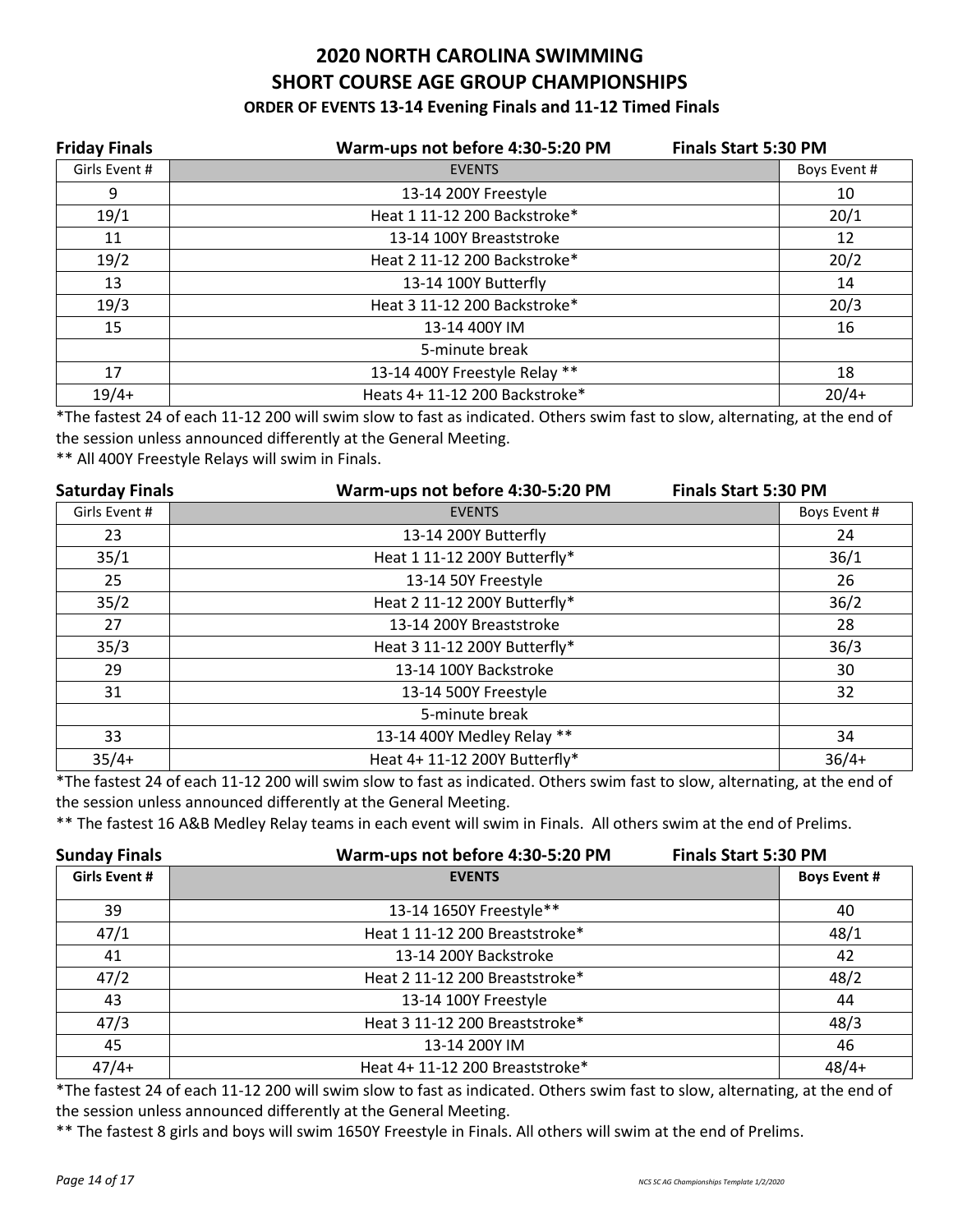## **2020 NORTH CAROLINA SWIMMING SHORT COURSE AGE GROUP CHAMPIONSHIPS**

## **ORDER OF EVENTS Afternoon 11-12 and 10&U Timed Finals**

| Friday Afternoon 11-12 Pool 1   | Warm-ups not before 12:00-12:50 PM Timed Finals not before 1:00 PM |                                        |              |
|---------------------------------|--------------------------------------------------------------------|----------------------------------------|--------------|
| Girls Event #                   | <b>EVENTS</b>                                                      |                                        | Boys Event # |
| 49                              | 11-12 200Y Freestyle                                               |                                        | 50           |
| 51                              | 11-12 50Y Breaststroke                                             |                                        | 52           |
| 53                              | 11-12 100Y Butterfly                                               |                                        | 54           |
| 55                              | 11-12 100Y IM                                                      |                                        | 56           |
|                                 | 5-minute break                                                     |                                        |              |
| 57                              | 11-12 400Y Freestyle Relay                                         |                                        | 58           |
| Saturday Afternoon 11-12 Pool 1 | Warm-ups not before 12:00-12:50 PM                                 | <b>Timed Finals not before 1:00 PM</b> |              |
| Girls Event #                   | <b>EVENTS</b>                                                      |                                        | Boys Event # |
| 59                              | 11-12 200Y Medley Relay                                            |                                        | 60           |
|                                 | 5-minute break                                                     |                                        |              |
| 61                              | 11-12 50Y Butterfly                                                |                                        | 62           |
| 63                              | 11-12 50Y Freestyle                                                |                                        | 64           |
| 65                              | 11-12 100Y Breaststroke                                            |                                        | 66           |
| 67                              | 11-12 100Y Backstroke                                              |                                        | 68           |
|                                 | 5-minute break                                                     |                                        |              |
| 69                              | 11-12 500Y Freestyle                                               |                                        | 70           |
| Saturday Afternoon 10&U Pool 2  | Warm-ups not before 12:00-12:50 PM                                 | Timed Finals not before 1:00 PM        |              |
| Girls Event #                   | <b>EVENTS</b>                                                      |                                        | Boys Event # |
| 81                              | 10-Under 50Y Backstroke                                            |                                        | 82           |
| 83                              | 10-Under 100Y IM                                                   |                                        | 84           |
| 85                              | 10-Under 50Y Freestyle                                             |                                        | 86           |
| 87                              | 10-Under 100Y Breaststroke                                         |                                        | 88           |
| 89                              | 10-Under 50Y Butterfly                                             |                                        | 90           |
| 91                              | 10-Under 200Y Freestyle                                            |                                        | 92           |
|                                 | 5-minute break                                                     |                                        |              |
| 93                              | 10-Under 200Y Freestyle Relay                                      |                                        | 94           |
| Sunday Afternoon 11-12 Pool 1   | Warm-ups not before 12:00-12:50 PM                                 | <b>Timed Finals not before 1:00 PM</b> |              |
| Girls Event #                   | <b>EVENTS</b>                                                      |                                        | Boys Event # |
| 71                              | 11-12 200Y Freestyle Relay                                         |                                        | 72           |
|                                 | 5-minute break                                                     |                                        |              |
| 73                              | 11-12 50Y Backstroke                                               |                                        | 74           |
| 75                              | 11-12 100Y Freestyle                                               |                                        | 76           |
| 77                              | 11-12 200Y IM                                                      |                                        | 78           |
|                                 | 5-minute break                                                     |                                        |              |
| 79                              | 11-12 400Y Medley Relay                                            |                                        | 80           |
| Sunday Afternoon 10&U Pool 2    | Warm-ups not before 12:00-12:50 PM                                 | <b>Timed Finals not before 1:00 PM</b> |              |
| Girls Event #                   | <b>EVENTS</b>                                                      |                                        | Boys Event # |
| 95                              | 10-Under 100Y Freestyle                                            |                                        | 96           |
| 97                              | 10-Under 50Y Breaststroke                                          |                                        | 98           |
| 99                              | 10-Under 100Y Butterfly                                            |                                        | 100          |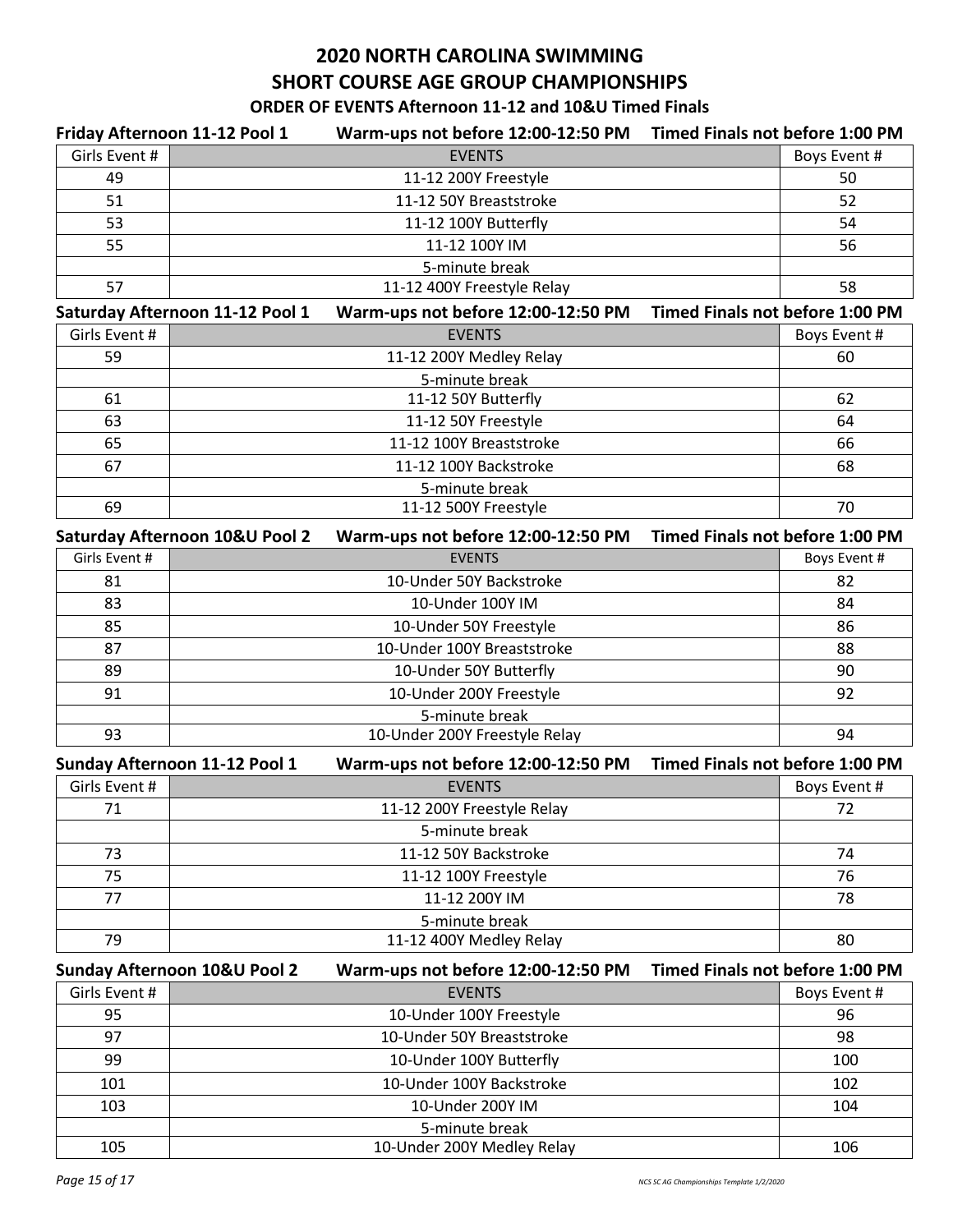#### **2020 NORTH CAROLINA SWIMMING**

#### **SHORT COURSE AGE GROUP CHAMPIONSHIPS**

**Entry Fee Summary Report** 

|  | Due no later than Thursday at General Meeting |  |
|--|-----------------------------------------------|--|
|--|-----------------------------------------------|--|

| Club Name                           |                                                                                         |
|-------------------------------------|-----------------------------------------------------------------------------------------|
| Club Code                           |                                                                                         |
| Address                             |                                                                                         |
| City                                |                                                                                         |
| Zip                                 |                                                                                         |
| <b>Head Coach</b>                   |                                                                                         |
| Name                                |                                                                                         |
| Email                               |                                                                                         |
| Cell Phone                          |                                                                                         |
| Office Phone                        |                                                                                         |
|                                     | Main Coach Contact to receive ALL Meet Communications during meet if not the Head Coach |
| Name                                |                                                                                         |
| Cell Phone                          |                                                                                         |
| <b>Other Coaches Attending Meet</b> |                                                                                         |
| Name                                |                                                                                         |
| Name                                |                                                                                         |
| Name                                |                                                                                         |
| Name                                |                                                                                         |
| Name                                |                                                                                         |

I certify that all coaches identified above are currently and will be certified and properly registered as coaches with USA Swimming, Inc. and are responsible for the swimmers entered in this meet during the conduct of the complete event Thursday through Sunday.

Signature\_\_\_\_\_\_\_\_\_\_\_\_\_\_\_\_\_\_\_\_\_\_\_\_\_\_\_\_\_\_\_\_\_\_\_\_\_\_\_\_\_\_\_\_\_\_ Date\_\_\_\_\_\_\_\_\_\_\_\_\_\_\_\_\_\_\_\_\_\_\_

**Release Statement: USA SWIMMING, INC., NORTH CAROLINA SWIMMING, INC., the YMCA of Greensboro, Inc., the Bryan Family YMCA, GREENSBORO AQUATIC CENTER, AND ALL EMPLOYEES AND REPRESENTATIVES OF THESE ORGANIZATIONS SHALL BE HELD FREE AND HARMLESS FROM ANY AND ALL LIABILITIES ON CLAIMS FOR DAMAGES ARISING BY REASON OF INJURIES TO ANYONE DURING THE CONDUCT OF THIS MEET.**

**Make checks payable to the Bryan Family YMCA and submit to the Meet Director with this form no later than the General Meeting on Thursday.**

| # of Qualifying Swimmers                              |                                   |    |
|-------------------------------------------------------|-----------------------------------|----|
| # of Relay Only Swimmers                              |                                   |    |
| # of Individual Entries                               | X \$6.00 each entry               |    |
| # of Relay Team Entries                               | X \$10.00 each relay entered   \$ |    |
| NCS Travel Fund (Qualifiers PLUS Relay Only swimmers) | X \$3.00 each swimmer             | \$ |
| <b>Facility Charge for Qualifiers</b>                 | X \$15.00 each swimmer            | \$ |
| Facility Charge for Relay Only swimmers               | X \$7.50 each swimmer             | \$ |
| Fines, fees if applicable                             |                                   | \$ |
| <b>TOTAL AMOUNT DUE</b>                               |                                   |    |